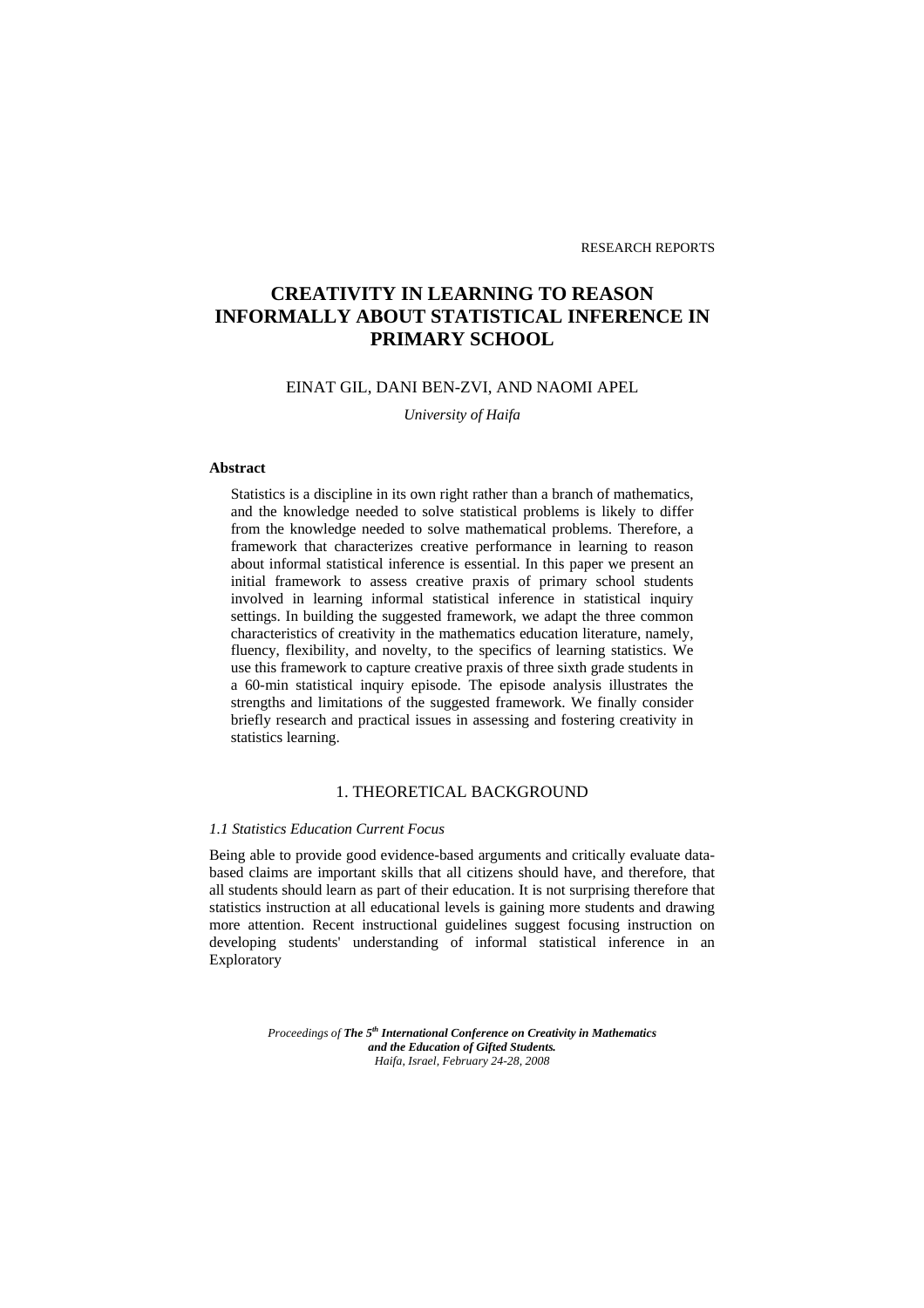Einat Gil, Dani Ben-Zvi Naomi Apel

Data Analysis setting (e.g., Franklin & Garfield, 2006; Garfield & Ben-Zvi, in press-a).

*Exploratory Data Analysis* (EDA) is the discipline of organizing, describing, representing, and analyzing data, with a heavy reliance on informal analysis and inference methods, visual displays and, in many cases, technology (Shaughnessy, Garfield, & Greer, 1996). EDA has been widely adopted by statistics educators in large part because it serves the need for more data and what we can learn from them, and does not focus on the underlying theory and complicated recipes (Cobb & Moore, 1997). Thus statistics teaching can foster a creative statistical thinker rather than merely a procedural technician (Garfield & Ben-Zvi, in press-b). EDA is viewed as a four-stage inquiry

process: a) specify a problem, plan, pose a question and formulate a hypothesis; b) collect and produce data from a variety of sources; c) process, analyze and represent data; and d) interpret the results, discuss and communicate conclusions (e.g., Graham, 1987). In reality however, statisticians 2 do not proceed linearly in this process but rather iteratively, moving creatively forward and backward, considering and selecting possible paths (Konold & Higgins, 2003).

Recent research suggests an important role for developing ideas of informal types of statistical inference even at early educational levels (e.g., Ben-Zvi, Gil, & Apel, 2007). Researchers have developed instructional activities that encourage students to infer beyond samples of data and use technological tools to support these informal inferences. *Informal Inferential Reasoning* (IIR) is the cognitive activities involved in drawing conclusions with some degree of uncertainty that go beyond the data and having empirical evidence for them. Three principles are essential to informal inference: (1) generalization that go beyond describing the given data; (2) the use of data as evidence for those generalizations; and (3) conclusions have a degree of certainty, accounting for the variability or uncertainty that is unavoidable when generalizing beyond the immediate data to a population or a process. In our view, both EDA and IIR are creative activities that resemble in some ways the creativity involved in problem posing and problem solving in mathematics.

#### **1.2 Creativity in Mathematics Education**

Creativity is drawing a growing attention in the mathematics education community, in an effort to define, assess and promote students' creative learning processes and products (e.g., Silver, 1997).

Unlike the psychological "genius" view of creativity (e.g., Weisberg, 1988), mathematics education literature views creativity as an orientation toward mathematical activity that can be fostered broadly in the general school population. In this latter view, creativity is closely related to deep, flexible knowledge in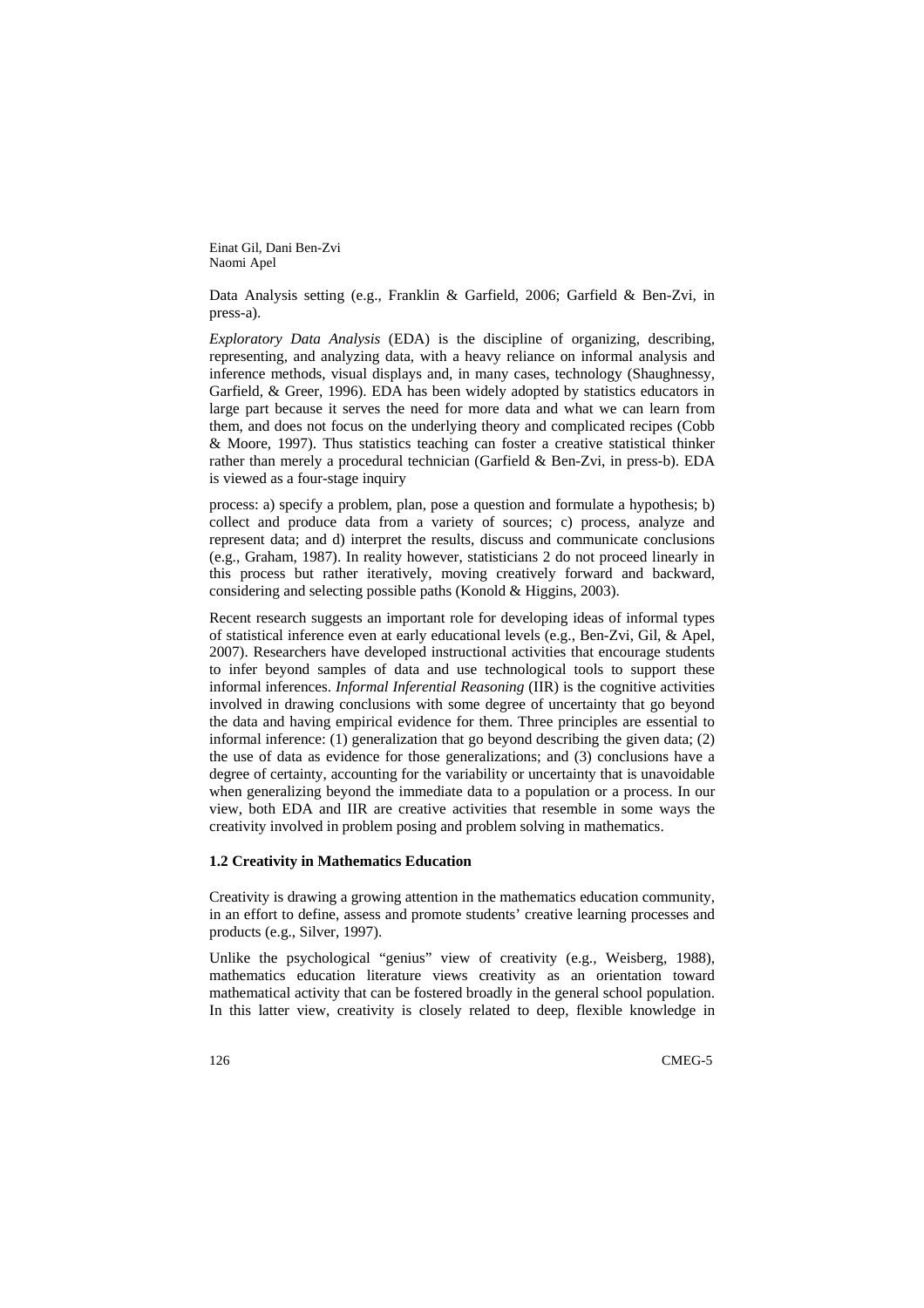*Learning to Reason Informally About Statistical Inference* 

content domains; is often associated with long periods of work and reflection; and is susceptible to instructional and experiential influences (Holyoak & Thagard, 1995; Sternberg, 1988). The interplay between problem posing and problem solving is closely connected with creativity: "It is this interplay of formulation, attempting to solve, reformulating, and eventually solving a problem that one sees creative activity" (Silver, 1997, p. 76).

In this literature, creativity is typically characterized by fluency, flexibility, and novelty. In the context of mathematical problem posing and problem solving, *fluency* refers to the number of formulations or reformulations generated or the number of different solution paths explored or solutions obtained; *flexibility* refers to the extent to which shifts in approach, direction or focus were evident during the process of reformulation or solution; *novelty* refers to the originality of the ideas generated, the problem formulation or the problem solution (Silver, 1997).

### **1.3 Creativity in Inquiry-based Statistics Learning**

Research studies on creativity in the statistics classroom are rare. Statistical reasoning is inherently a creative practice, but its image as a challenging and dreaded subject is hard to dislodge. Doing statistics involves many primarily nonmathematical activities, such as building meaning for data by examining the context and choosing appropriate study designs to answer questions of interest.

However, key features of statistics activity resemble features of problem solving and problem posing activities in mathematics. Learning statistical inquiry and inference involves ill-structured situations (open and multivariable), problem posing (research question formulation), problem solving (data analysis and inference), prediction (hypothesis formulation), decision making under uncertainty (handling variability), searching for data-based evidence (inference), and communicating results. Like in mathematics, statistics creative activities can be evident in the interplay of formulation (questions and hypotheses), attempting to solve (data analysis), reformulating, and eventually solving a problem (inference). It is our goal in this study to provide students with an inquiry-oriented statistics learning environment that includes ample opportunities

for developing greater fluency, flexibility and more creative approaches to these statistical activities. We developed an initial assessment framework and implemented it in this learning environment to analyze and assess students' creative approaches to statistics.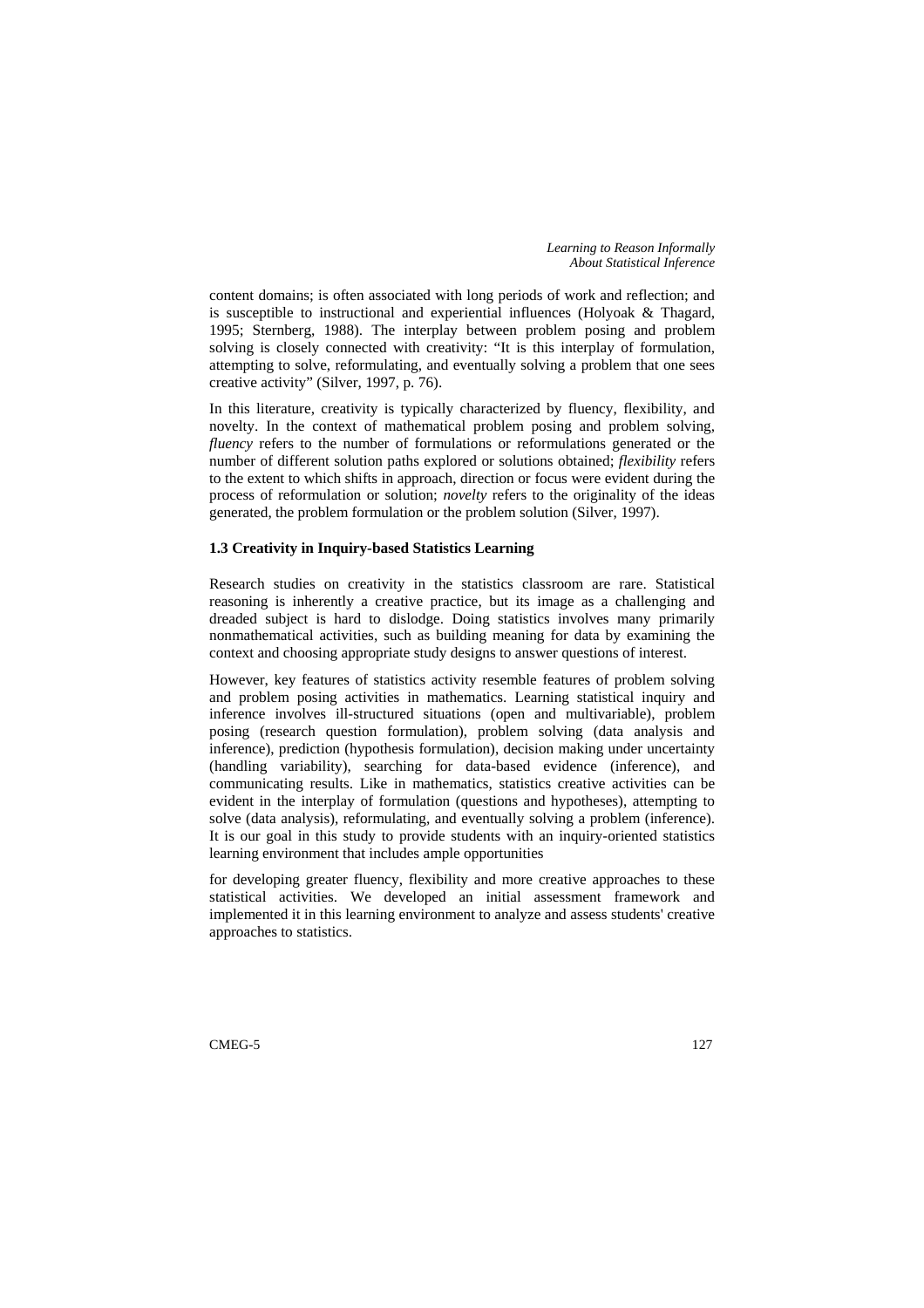Einat Gil, Dani Ben-Zvi Naomi Apel

### 2. METHOD

### **2.1** *Research questions.*

The following research questions are used to structure the current study and

the analysis of data collected: What aspects of statistics inquiry and inference activities should be captured and evaluated to characterize primary students' creative behaviour? What can be learnt about students learning processes from the creativity point of view?

#### **2.2** *Creating* **an initial** *creativity* **assessment framework in statistics.**

In order to develop a Creativity Assessment in Statistics Inquiry (CASI) framework, we analyzed the epistemology of key statistical ideas and considered results of the research literature on statistics learning. We then adapted the common creativity criteria in mathematics (i.e., fluency, flexibility, and novelty) to the unique nature of inquiry-based statistical reasoning. Next, we evaluated the CASI framework suitability to assess student's creativity by analyzing episodes of collaborative statistical problems solving.

### **2.3 The research setting.**

In the *Connections* Project (grades 4–6, 2005–2007), the investigators, mathematics educators and statistics education researchers from the University of Haifa, workedwith primary school teachers and students to study students' evolving ideas of statistical reasoning within an empirical statistical enquiry cycle in an computerized learning environment. Students actively experienced some of the processes involved in experts' practice of data-based enquiry by working on data scenarios, investigated by peer collaboration and classroom discussions. The sixth grade learning trajectory (Gil & Ben-Zvi, 2007) provides ample opportunities for students throughout the five-week intervention to account for, describe and argue about variability in samples, sampling bias, and representativeness as they make informal inferences about how these samples relate to the population from which they were drawn, and whether these samples lead them to infer claims about what that population might be. Students generate and (re)formulate the questions they wish to investigate about a population, (re)formulate hypotheses, analyze additional samples of data, interpret the results and draw conclusions about the population. A central feature of learning is the use of *TinkerPlots* (Konold & Miller, 2005), a statistical dynamic visualization tool that is designed to help students develop statistical reasoning and learn new ways of representing data.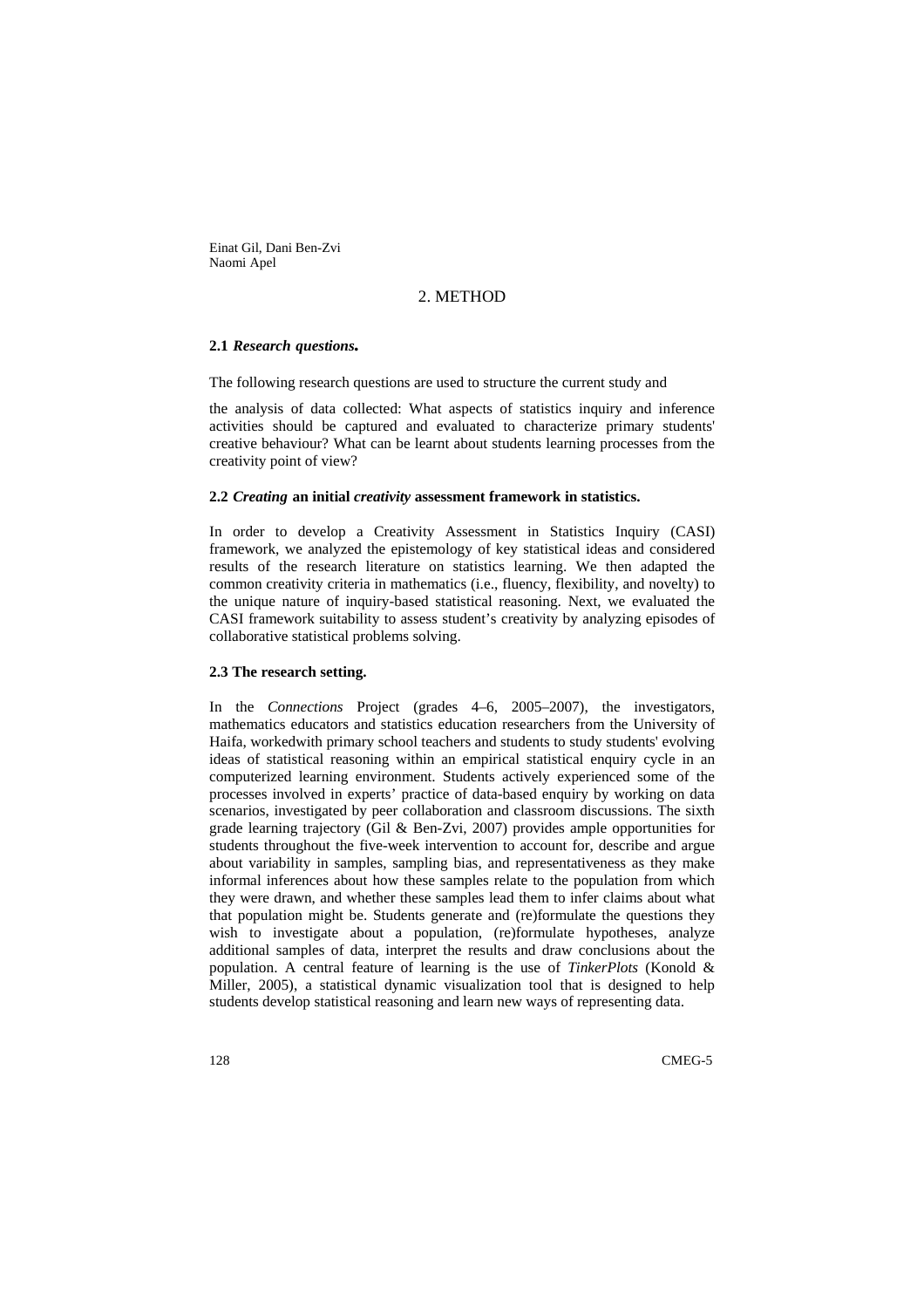*Learning to Reason Informally About Statistical Inference* 

Students investigated data that were collected from all students in grades 6 and 7 in school using a 17-item questionnaire about gender and age, issues related to transfer from primary school to middle school (e.g., homework load), and sportsmanship (e.g., long jump results, favorite sport).

These population data were never exposed to students, who were only allowed to randomly sample from this file in order to infer the relevant population parameter.

### **2.4 Participants.**

In the current study we follow in great detail several pairs (or triplets) of sixth

grade students (age 11–12) in a science-focused magnet primary school in Haifa. Most of the students come from affluent background and participated in the *Connections* lessons in fourth and fifth grades. These previous encounters made them fluent with the software and basic informal statistical ideas, language, skills and perspectives. In this paper we report only on one triplet, which was selected based on the richness of available evidence about their collaborative work.

### **2.5 The episode.**

Odi, Eli and Asi (pseudonyms, males) work on their second data investigation. In

the first investigation, which took place few days earlier, they compared homework load of sixth and seventh graders. Unsatisfied from the triviality of their first investigation, the three students decide to look for a more challenging and interesting topic: a comparison of long jump results between sixth and seventh graders in relation to favorite sports. Using the computer, they randomly draw two samples of size 20 (10 from each grade level) from the population and analyze them.

### **2.6 Analysis.**

To assess students' creativity, we used the CASI framework to tally the different categories of fluency and flexibility. We also timed students' independent work to assess novelty.

Video recording of the inquiry session (63 min) were fully transcribed. Two experienced researchers independently tallied the data and their results were compared and points of disagreement were discussed in order to advance and/or reject inferences about the students' actions. The inter-rater agreement was high in almost all items.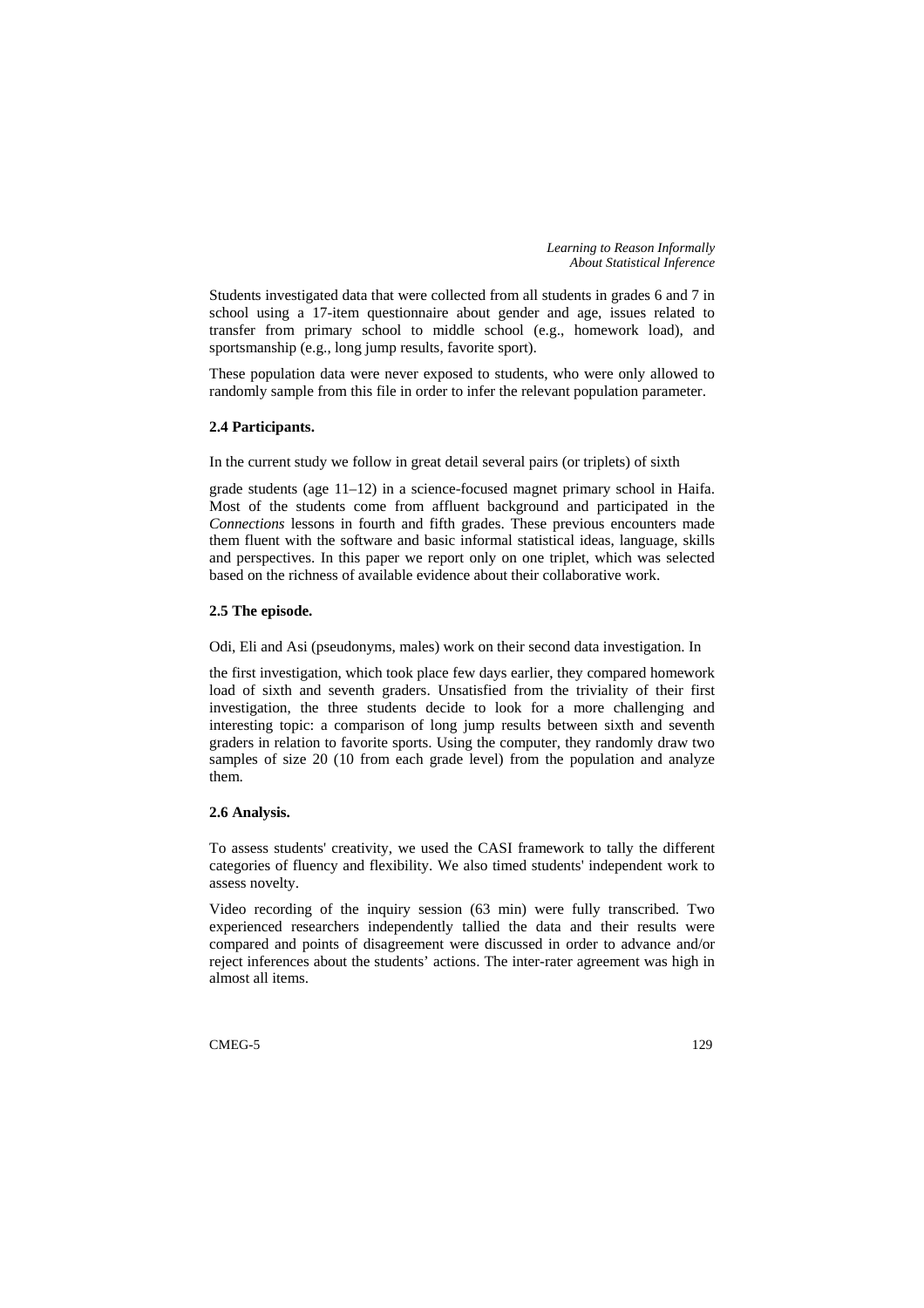Einat Gil, Dani Ben-Zvi Naomi Apel

# 3. CREATIVITY ASSESSMENT IN STATISTICS INQUIRY FRAMEWORK

After several iteration of formulation and data analysis, adaptation of the creativity criteria in mathematics education (e.g., Silver, 1997) to statistical inquiry yielded the following framework.

#### **3.1 Fluency.**

Fluency refers to the number of formulations or reformulations generated or the number of different solution paths explored or solutions obtained during the process of statistical

inquiry. We tally the number of different, 1) questions related to statistical context, 2) hypotheses, 3) meaningful and relevant data representation, 4) inferences about the population, and 5) explanations of these inferences.

### **3.2 Flexibility***.*

Flexibility refers to the extent to which shifts in approach, direction or focus were evident during the process of statistical inquiry. Table 2 present the 18 assessment criteria used, which are organized by the classical order of the statistical inquiry.

#### **3.3 Novelty.**

Novelty refers to the originality of the ideas generated, the problem formulation or the problem solution during the statistical inquiry. Originality can be evident in any one of the statistics inquiry products: the research question or hypothesis, data representations, inferences and arguments. Reference points of novelty in this study can be the expert's point of view, the *Connections* curricular goals, international or local curricular standards, and the learning history of the class. However, using them is complex due to the extreme openness of the *Connections* instructional activities and their unconventionality in comparison to traditional statistics curricula.

Inspired by Leikin and Lev's (2007) idea of *solution spaces*, we have chosen to consider the relative duration of students' independent work as simple measure of novelty. We assume that when students are not following written instructions (although they may still follow them implicitly), there is more room for free, unguided and original orientation and work.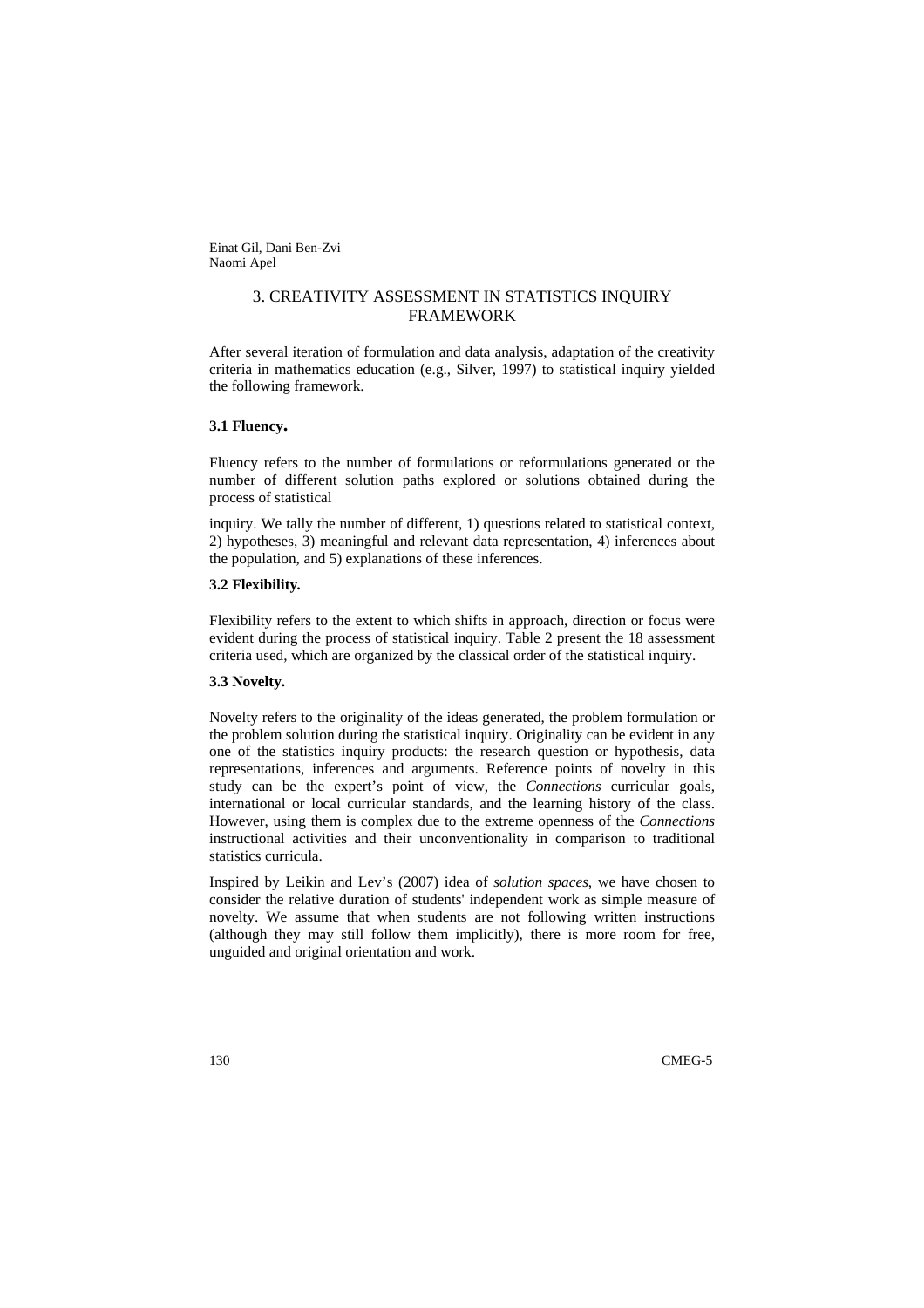*Learning to Reason Informally About Statistical Inference* 

### 4. RESULTS

# **4.1 Fluency***.*

While the three students were moving along their 60-min inquiry, they were fluent in formulating or reformulating many questions and organizing or reorganizing the data in a multitude of numerical, tabular and graphical representations (see Table 1). The most remarkable finding is the large number of different questions or quandaries they formulated regarding various aspects of the statistical inquiry that raised rich discussions among the students. These quandaries were likely related to the complexity of their original research question and the fact that the data were telling them "surprising stories" (e.g., "sixth graders jump farther then seventh graders") in contradiction to their hypothesis and prior knowledge.

The number of different data representations they created is also significant and indicates that the students were fluent in using the software as a thinking tool, dissecting the data from different points of view, searching for answers to their questions by reorganizing the data. Although only one hypothesis was formulated ("seventh graders jump farther than sixth graders") and accompanied their entire inquiry, it provided many issues for thought since it "collapsed", as they phrased it, in the face of the emerging interpretations from their data analysis (two random samples provided the same surprising non-intuitive result). Finally, they uncharacteristically formulated *multiple* inferences and explanations toward the end of the investigation.

*Table 1: Assessment of fluency in Odi, Eli and Asi's statistical inquiry.* 

| <b>Fluency Criterion</b>                     | <b>Frequency</b> |
|----------------------------------------------|------------------|
| Questions related to statistical context     | 47               |
| <b>Hypotheses</b>                            |                  |
| Meaningful and relevant data representations | 25               |
| Inferences about the population              |                  |
| Explanations of these inferences             |                  |

### **4.2 Flexibility.**

Many shifts in approach, direction or focus toward the statistical inquiry were evident in the students' work (see Table 2). These shifts were performed in the three main parts of the investigation: posing a question, data analysis, and drawing inferences. The data analysis stage, which was the longest among the inquiry stages, saw an impressive number of shifts made by the students in terms of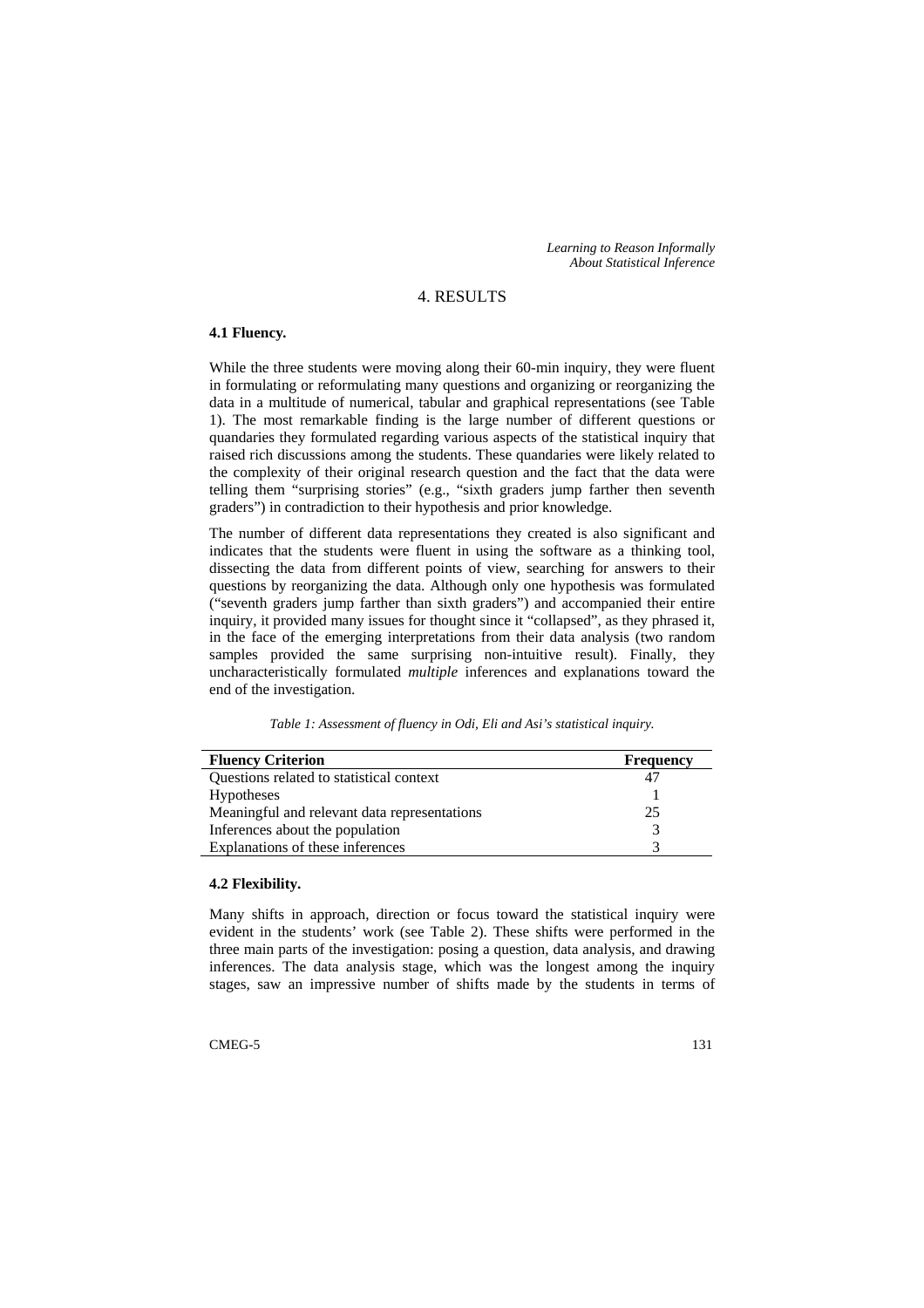Einat Gil, Dani Ben-Zvi Naomi Apel

changes in data representations, transitions between local and global views of data (see Ben-Zvi & Arcavi, 2001), and transitions between data and context. The students had no difficulty in performing these shifts, and their evident discomfort from the surprising results might have contributed to their flexible disposition toward the statistical inquiry.

*Table 2: Assessment of flexibility in Odi, Eli and Asi's statistical inquiry.* 

|    | <b>Inquiry Stage</b> | #              | <b>Shifts / Transitions</b>                        | Frequency      |
|----|----------------------|----------------|----------------------------------------------------|----------------|
|    | 1. Posing a          | 1a             | Change or update of an inquiry topic               | 1              |
|    | research             | 1 <sub>b</sub> | Critical discussion concerning a research          | 5              |
|    | question             |                | question                                           |                |
|    |                      | 1c             | Change of a research question                      | 1              |
|    |                      | 1 <sub>d</sub> | Replacement or addition of a variable(s) to an     | 3              |
|    |                      |                | existing research question or to the inquiry       |                |
|    |                      |                | topic.                                             |                |
| 2. | Formulate            | 2a             | Critical discussion concerning an hypothesis       | 4              |
|    | an                   | 2 <sub>b</sub> | Change or elaboration of an hypothesis             | $\overline{0}$ |
|    | hypothesis           |                |                                                    |                |
| 3. | Data                 | 3a             | Change in data representation (transnumeration)    | 25             |
|    | analysis             | 3 <sub>b</sub> | Transition between local and global                | 10             |
|    |                      |                | interpretations of a graphical representation of a |                |
|    |                      |                | sample                                             |                |
|    |                      | 3c             | Transition between data and context                | 5              |
|    |                      | 3d             | Inquiry of an additional equal-size sample, or of  | 3              |
|    |                      |                | an increased-size sample (or a suggestion to do    |                |
|    |                      |                | that)                                              |                |
|    |                      | 3e             | Comparing different samples                        | 3              |
|    |                      | 3f             | Transition to a secondary inquiry cycle            | $\frac{2}{2}$  |
|    |                      | 3g             | Connecting graph interpretation with the           |                |
|    |                      |                | sampling method                                    |                |
| 4. | Interpretatio        | 4a             | Elaboration or change of an interpretation (a      | 12             |
|    | n about the          |                | conclusion about a sample)                         |                |
|    | sample               | 4b             | Elaboration or change of an explanation of an      | $\overline{2}$ |
|    |                      |                | interpretation                                     |                |
|    | 5. Informal          | 5a             | Elaboration or change of an inference (about the   | $\mathbf{1}$   |
|    | inference            |                | population)                                        |                |
|    | (from a              | 5b             | Elaboration or change of an explanation of an      | 7              |
|    | sample to a          |                | inference                                          |                |
|    | population)          | 5с             | Connecting an inference to the sampling method     | 3              |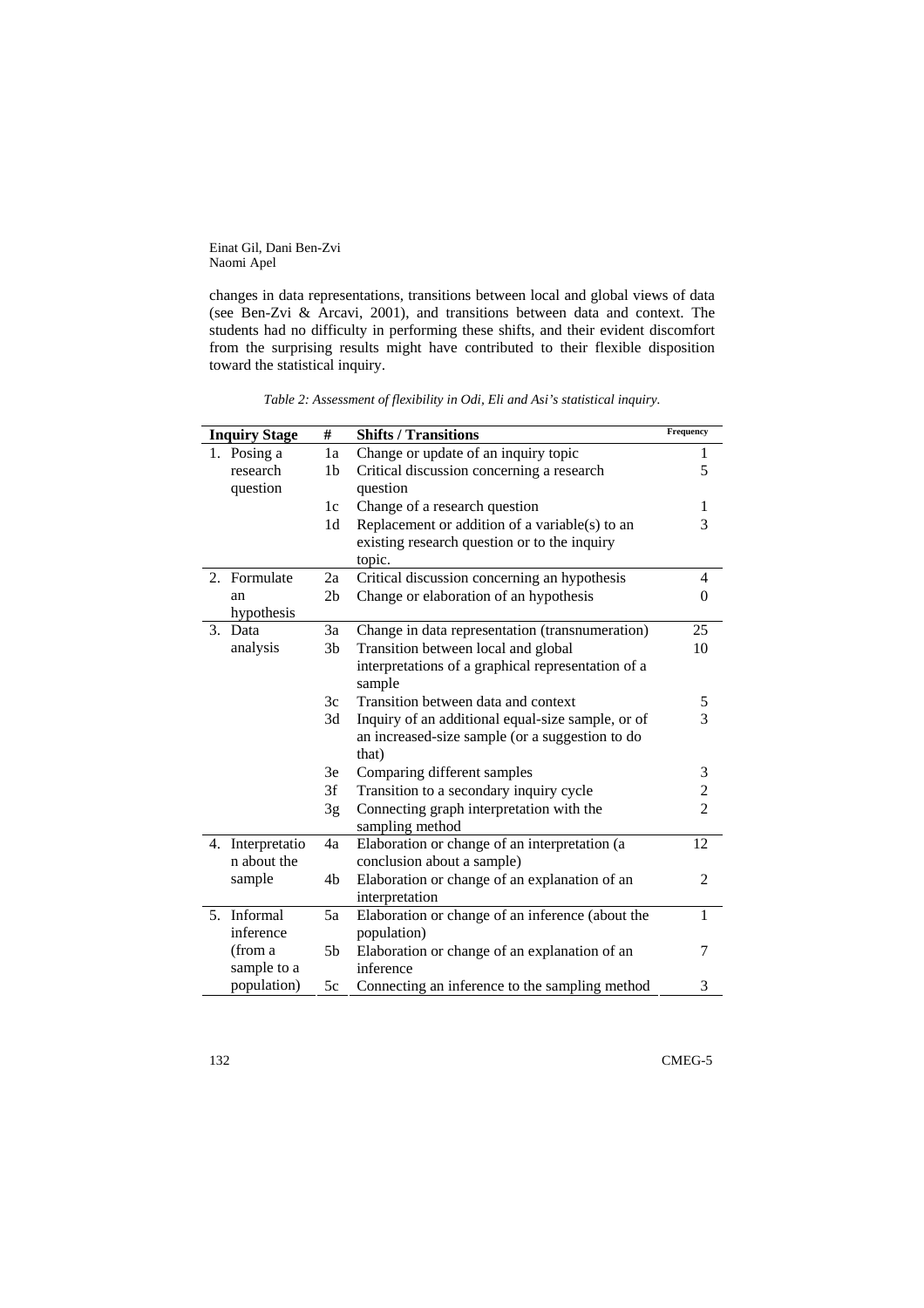*Learning to Reason Informally About Statistical Inference* 

The first full research question was formulated only 35 minutes after the beginning of the inquiry, in spite of the worksheet instruction to begin with it. Unlike the clear-cut view of the statistical inquiry cycle, which typically starts from a driving question, these students (like practical statisticians) did not proceed linearly in this process but rather iteratively and flexibly, considering and selecting possible paths. Furthermore, beyond working in a flexible manner, the students had a few metadiscussions about these shifts, for example, while interpreting a graph, they discussed the need to combine global and local views of data. In some cases the rarity of a criterion might be misleading since it pertains to important statistical skills and flexible orientation. For example, in two cases they shifted to a secondary statistical investigation concerning an unexpected phenomenon (e.g., what is the meaning of "other" in the favorite sports data); in five cases they shifted back-and-forth between the data and the context spheres; and they once suggested to draw additional random sample in light of the surprising conclusion.

#### **4.3 Novelty.**

The relative duration of students' independent work yielded surprising data. The students followed the worksheet instructions only 10.4% of the total inquiry time (6.5 out of 63 min). In other words, almost 90% of their time was given to independent inquiry work, a rather rare experience in school reality. Indications for novelty are found also in the unusual multivariate research question, analysis with multiple representations, use of secondary inquiry cycles to search for deep meaning of the data, and formulation of many quandaries and genuine efforts to face them.

# 5. SUMMARY

In this paper we suggested an initial framework––Creativity Assessment in Statistics Inquiry (CASI), and began to evaluate it by assessing primary school students' learning in statistical inquiry setting. The adaptation of the three common characteristics of creativity (fluency, flexibility, and novelty) to the specifics of learning statistics was found beneficial. In assessing the creative praxis of three sixth grade students in a statistical inquiry episode, we observed many activities that were evidently creative. We are currently studying the strengths and limitations of the suggested framework, realizing that several criteria have to be collapsed and better measures of novelty have to be formulated and tested. We are also studying additional episodes to evaluate the framework's power distinguishability and completeness and improve methodology as well as the issue of assessing creativity of individual students vs. groups of students. This study may provide new ways to foster students' representational and strategic fluency and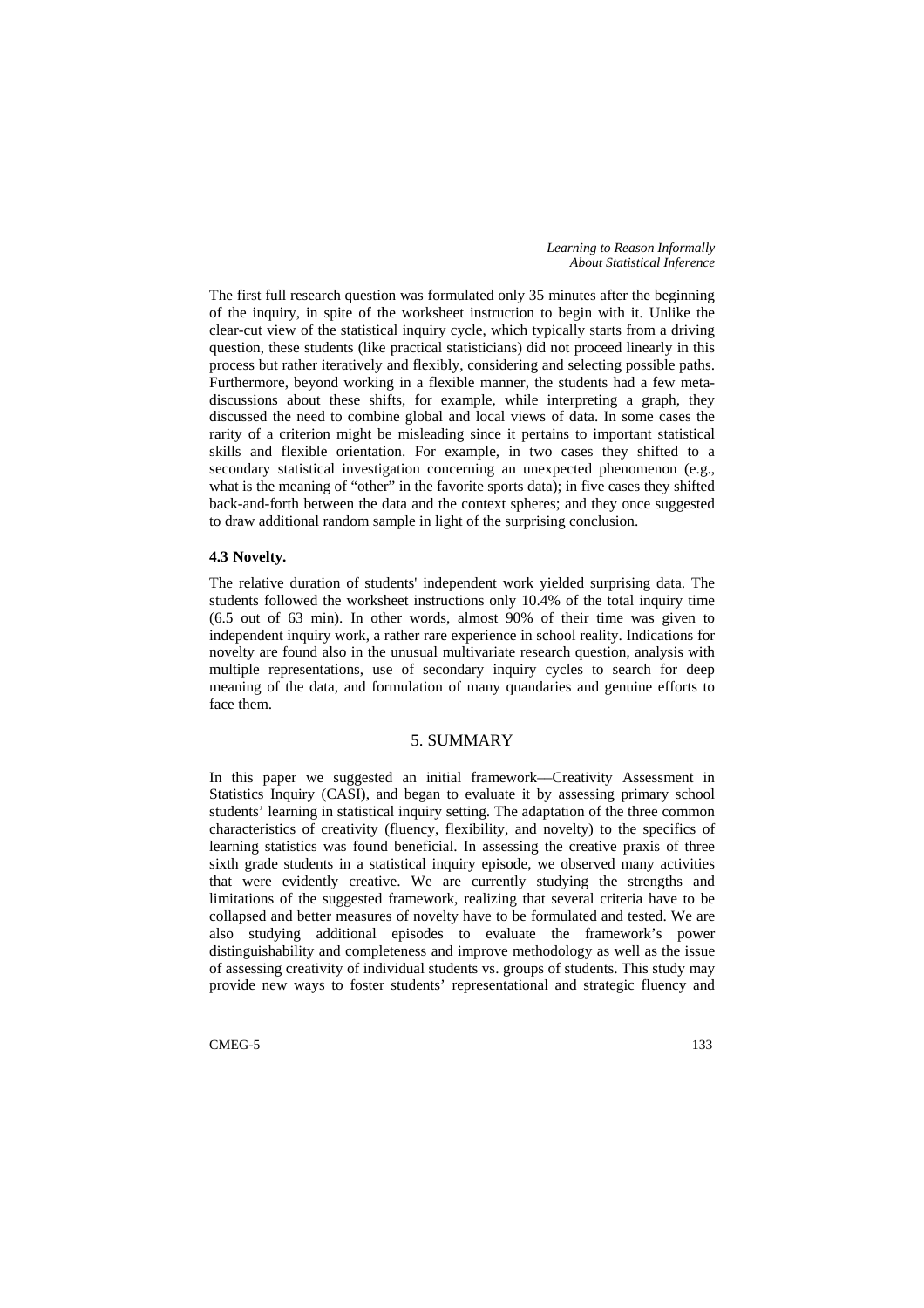Einat Gil, Dani Ben-Zvi Naomi Apel

flexibility, and their appreciation for novel research questions, analysis and representation methods, or inferences.

### **REFERENCES**

- Ben-Zvi, D., & Arcavi, A. (2001). Junior high school students' construction of global views of data and data representations. *Educational Studies in Mathematics*, *45*, 35–65.
- Ben-Zvi, D., Gil, E., & Apel, N. (in press). *What is hidden beyond the data? Helping young students to reason and argue about some wider universe.* Paper presented at the Fifth International Research Forum on Statistical Reasoning, Thinking, and Literacy (SRTL-5), University of Warwick, UK, August, 2007.
- Cobb, G. W., & Moore, D. (1997). Mathematics, statistics, and teaching. *American Mathematical Monthly, 104*, 801-823.
- Garfield, J., & Ben-Zvi, D. (in press-a). *Developing Students' Statistical Reasoning: Connecting Research and Teaching Practice*. Springer.
- Garfield, J., & Ben-Zvi, D. (in press-b). How students learn statistics revisited: A current review research on teaching and learning statistics. *International Statistical Review*.
- Gil, E., & Ben-Zvi, D. (2007). *Informal statistical inference: Data analysis for sixth grade using TinkerPlots* – Student's workbook (Hebrew). Haifa, Israel: University of Haifa.
- Franklin, C., & Garfield, J. (2006). The guidelines for assessment and instruction in Statistics education (GAISE) project: Developing statistics education guidelines for pre K-12 and college courses. In G. F. Burrill (Ed.), *Thinking and reasoning about data and chance: Sixty-eighth NCTM Yearbook* (pp. 345-375). Reston, VA: National Council of Teachers of Mathematics.
- Graham, A. (1987). *Statistical investigations in the secondary school*. Cambridge, UK: Cambridge University Press.
- Holyoak, K. J., & Thagard, P. (1995). *Mental leaps: Analogy in creative thought*. Cambridge, MA: MIT Press.
- Konold, C., & Higgins, T. L. (2003). Reasoning about data. In J. Kilpatrick, W. G. Martin & D. E. Schifter (Eds.), *A research companion to principles and standards for school mathematics* (pp. 193-215). Reston, VA: National Council of Teachers of Mathematics (NCTM).
- Konold, C., & Miller, C. (2005). *TinkerPlots: Dynamic data exploration, statistics software for middle school curricula*. Emeryville, CA: Key Curriculum Press.
- Leikin, R., & Lev, M. (2007). *Multiple solution tasks as a magnifying glass for observation of mathematical creativity.* Paper presented at the 31<sup>st</sup> International Conference for the Psychology of Mathematics Education. Seoul national University, Korea.
- Shaughnessy, J. M., Garfield, J., & Greer, B. (1996). Data handling. In A. J. Bishop, K. Clements, C. Keitel, J. Kilpatrick & C. Laborde (Eds.), *International handbook of mathematics education* (Vol. 1, pp. 205-237). Dordrecht, Netherlands: Kluwer.
- Silver, E. A. (1997). Fostering creativity through instruction rich in Mathematical problem solving and problem posing. *Zentralblatt für Didaktik der Mathematik, 29*(3), 75-80.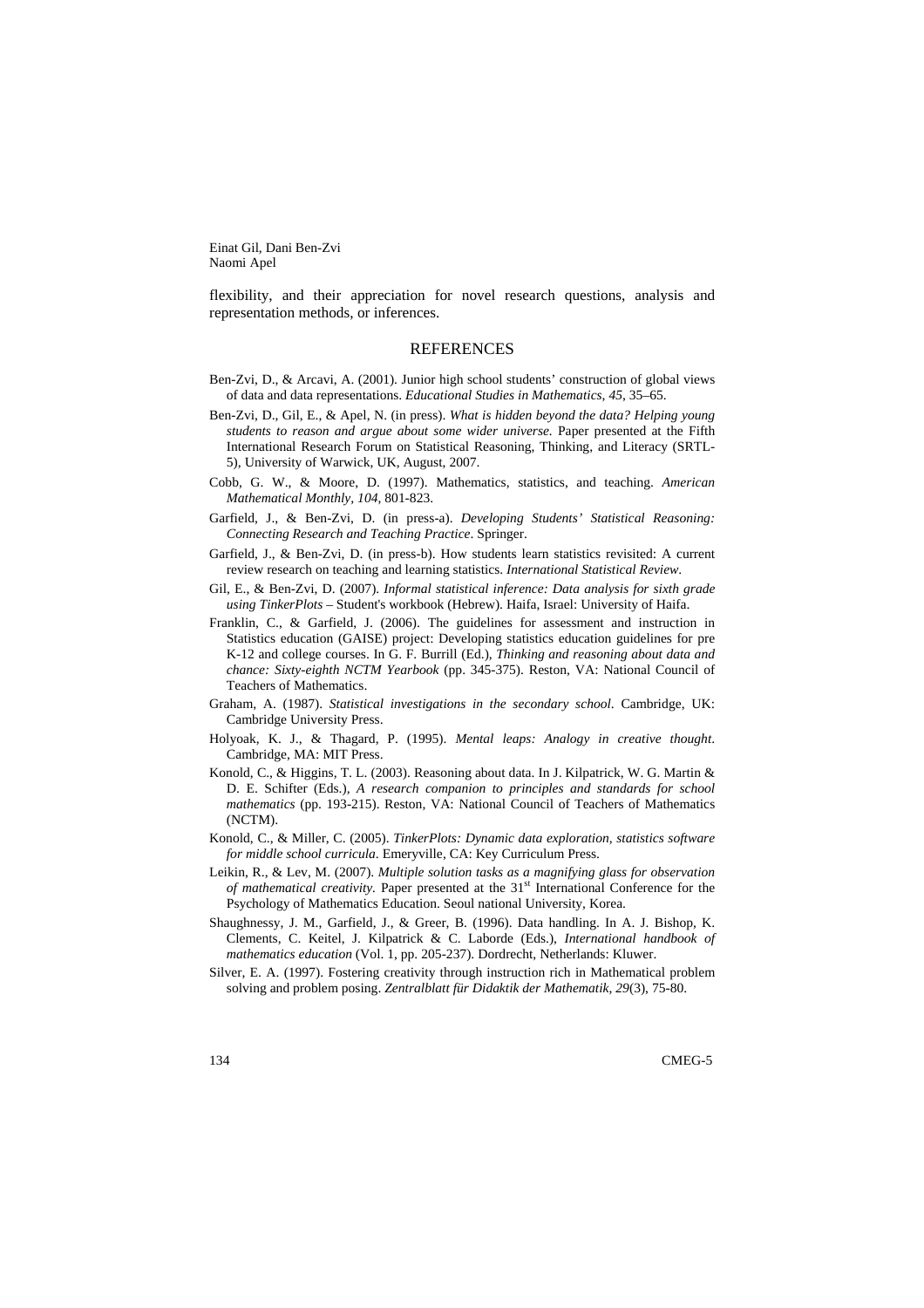*Learning to Reason Informally About Statistical Inference* 

- Sternberg, R. J. (Ed.). (1988). *The nature of creativity: Contemporary psychological perspectives*. New York: Cambridge University Press.
- Weisberg, R. W. (1988). Problem solving and creativity. In R. J. Sternberg (Ed.), *The nature of creativity* (pp. 148-176). New York: Cambridge University Press.
- Wild, C. J., & Pfannkuch, M. (1999). Statistical thinking in empirical enquiry. *International Statistical Review, 67*(3), 223-265.
- Leikin, R. & Lev, M. (2007). Multiple solution tasks as a magnifying glass for observation of mathematical creativity. In the *Proceedings of the 31st International Conference for the Psychology of Mathematics Education*.
- Shaughnessy, J. M., Garfield, J., & Greer, B. (1996). Data handling. In A. J. Bishop, K. Clements, C. Keitel, J. Kilpatrick & C. Laborde (Eds.), International handbook of mathematics education (Vol. 1, pp. 205-237). Dordrecht, Netherlands: Kluwer.
- Silver, E. A. (1997). Fostering creativity through instruction rich in Mathematical problem solving and problem posing. Zentralblatt für Didaktik der Mathematik, 29(3), 75-80.
- Sternberg, R. J. (Ed.). (1988). The nature of creativity: Contemporary psychological perspectives. NewYork: Cambridge University Press.
- Weisberg, R. W. (1988). Problem solving and creativity. In R. J. Sternberg (Ed.), The nature of creativity(pp. 148-176). New York: Cambridge University Press.
- Wild, C. J., & Pfannkuch, M. (1999). Statistical thinking in empirical enquiry. International Statistical Review, 67(3), 223-265.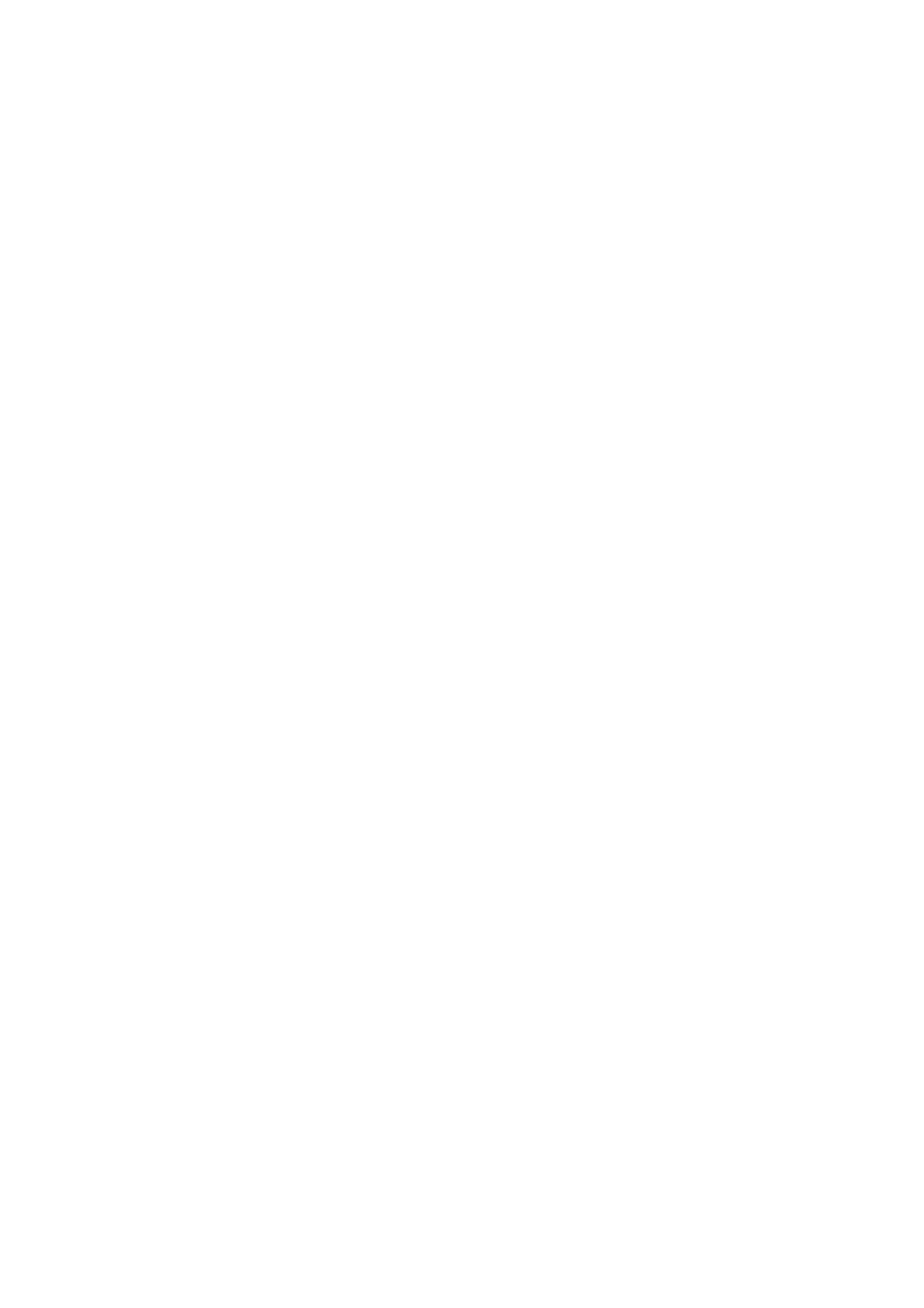# **CREATIVITY OF GIFTED STUDENTS**

# RAMA KLAVIR

*Kaye College of Education, Beer Sheva; Mofet Institute, Tel Aviv The Division of Gifted and Excellent Students, the Ministry of Education* 

### MALKA GORODETSKY

*The Department of Education and Department of Chemistry, Ben Gurion University, Beer Sheva* 

### INTRODUCTION

Though creativity is accepted as an attribute of gifted children (high IQ) (e.g. Clark, 2002, Rex, 1996; Song & Porath, 2005), the empirical-based evidence regarding this interrelationship is hardly satisfactory. After a comprehensive screening of the accumulated studies till the 80s, Tannenbaum (1983), deduced that the correlation between creativity scores and IQs of gifted children ranged from near-zero to moderately positive and even significant as compared to regular populations. Similar observations were made by VanTassel-Baska (2001) who, more than twenty years later claimed that "creativity is an elusive factor in its relationship to giftedness". Furthermore, Milgram & Livne (2006) while reviewing creativity in Israel, found that two articles that originated from the same researcher (Landau, 1981; Landau & Wiessler, 1998) reported different findings: in the 1981 study the correlation between intelligence and personal traits with creativity of gifted (high-IQ) as compared to non-gifted high school students, was found to be zero, whereas in the 1998 study while using a different measure of creativity of gifted children (fluency and flexibility: Torrance's Circles subset from 1972) a positive correlation between giftedness and creativity was observed.

The contradictory results call for the initiation of research that is rich-knowledgedriven and methodologically systematic (Sternberg, 2006, p. 2) towards understanding creativity as a psychological scientific phenomenon rather than the common mystified attitudes towards this phenomena (Shye & Yuhas 2004).

Yet, with all the shortages regarding the connection between creativity and giftedness, knowledge regarding this phenomena and methodological issues, have been accumulated. Barron (1988) defines creativity as involving "a creative

> *Proceedings of The 5th International Conference on Creativity in Mathematics and the Education of Gifted Students. Haifa, Israel, February 24-28, 2008*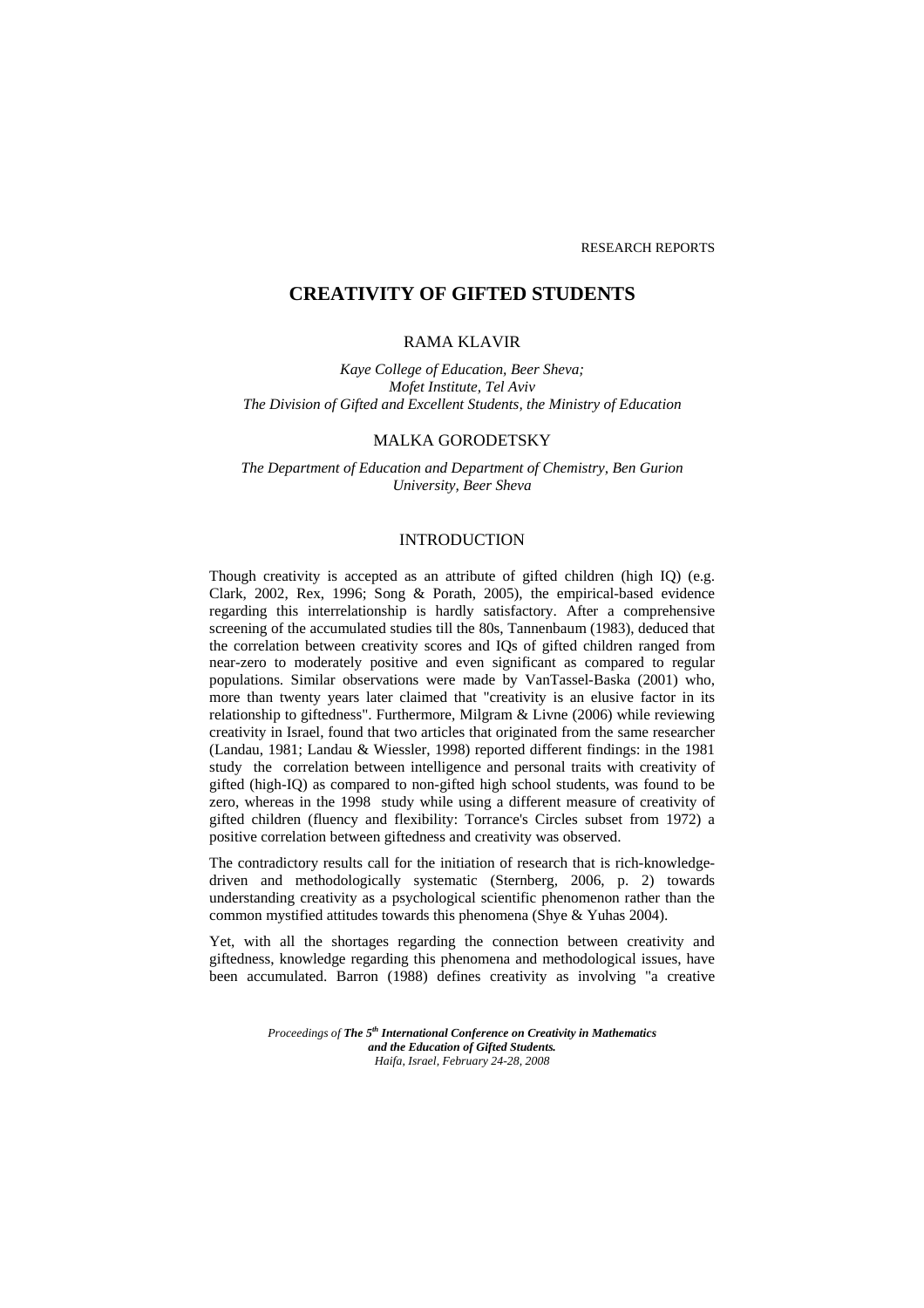Rama Klavir, Malka Gorodetsky

**p**roduct produced by a creative **p**erson as a result of a creative **p**rocess". This definition calls the attention to three main components of creativity as a phenomenon: the unique features of the creative person, the unique creative process and the outstanding creative products.

#### **Characteristics of a creative person.**

It is agreed that a **creative ability, knowledge** and **readiness to create** are three of the main features that characterize people that were found to construct creative artifacts (Nevo, 1997, p. 638). Amabile (1998) pinpoints similar features and describes them as follow: a. expertise, motivation and the ability to think flexibly and imaginatively as comprising this creative ability. *Expertise* relates to prior knowledge (procedural as well as declarative) in the field of creation. *Motivation* relates to intrinsic dispositions that primarily derive from interest, enjoyment, satisfaction, and challenge to create. The component of *ability* involves complex thinking processes including the ability to integrate divergent as well as convergent modes of thinking (Brophy, 1998; El-Murad & West, 2004; Shye & Yuhas, 2004). It involves insightful thinking that is the ability to see in a new way the missions, givens, problem-constrains, possible solutions and sometimes also the ability to draw unexpected analogies as new and original directions for understanding the problem and getting to an original solution (Mayer 1995).

#### **Features of a creative process.**

A creative process is a hard and continuous process towards improving ideas and solutions through gradual alternations and refinement of the work (Harris 1998).

#### **The nature of the product.**

Creativity as a phenomenon involves the construction of new and original interpretations (e.g. Runco, 2005). This is actually the punch line of a creative process and an indication that indeed it is a phenomenon of creativity. There are some well-agreed criteria as to the features of a creative product: newness or originality, appropriateness, elaborateness, flexibility, fluency and aesthetics (e.g. Amabile, 1996, 1999; Klavir & Hershkovitz, in Press; Nevo, 1997; Runco, 2005; Shye & Yuhas, 2004; Zuo, 1998). The *appropriateness* criterion reflects the ability of the individual to understand the constraints of the mission. The *originality* criterion reflects the deviation of the product from routine solutions (being different, unique, unexpected and non-conventional). *Elaborateness* relates to the quality of integration between the different components into a new unexpected product. *Flexibility* reflects the individual's ability to shift from one way of thinking to another and extract solutions that refer to different categories. *Fluency* refers to the individual's ability to construct a large number of solutions that meet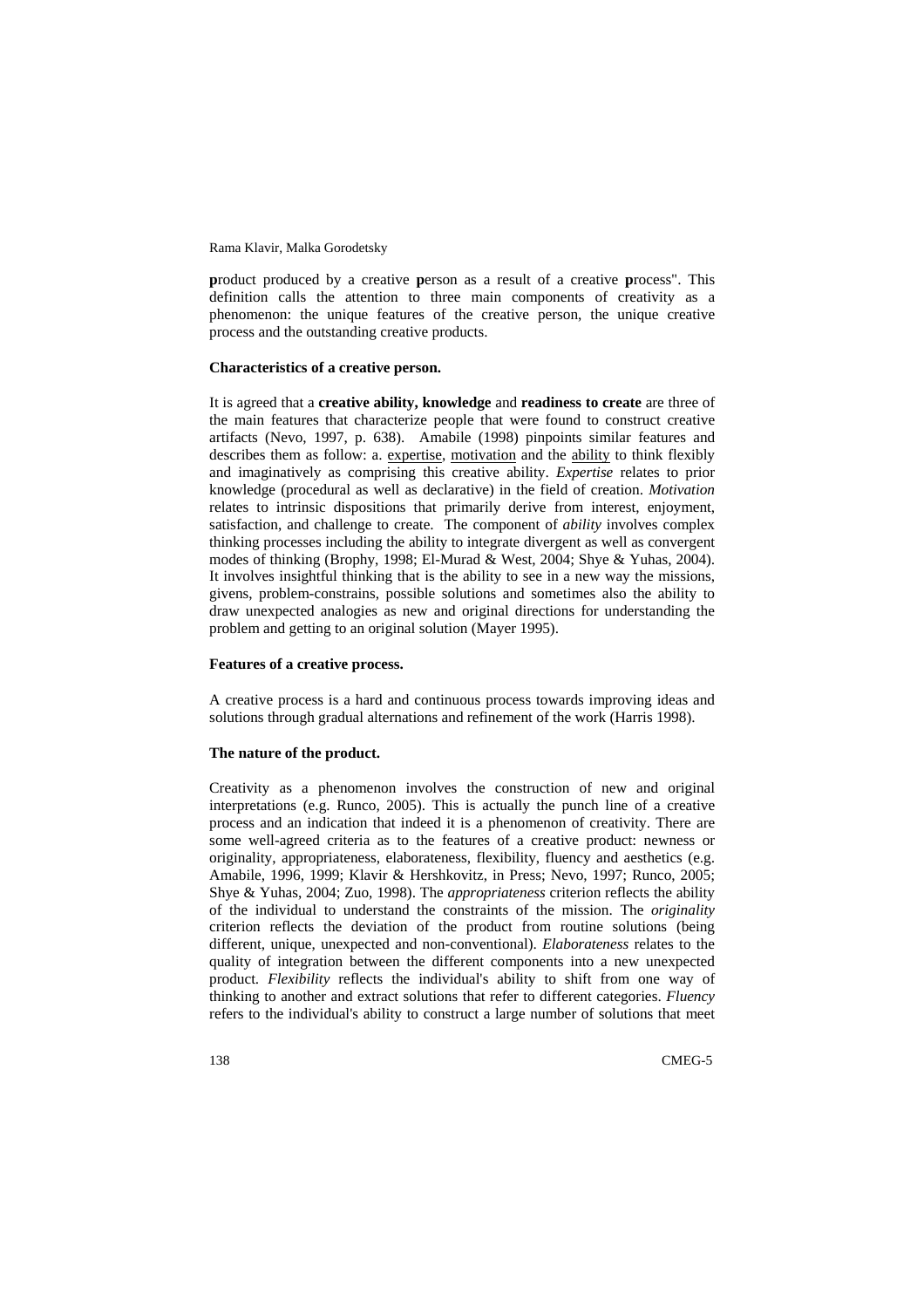#### *Creativity of Gifted Students*

the limitations of the assignment. The *aesthetics* criterion is considered as one of the most valuable characteristics of highly creative people that create, discover, solve complex problems, constructing insightful products and innovative new ideas.

#### **Giftedness and creativity**

The above mentioned features of creativity seem to be features that distinguish gifted populations from the average. Nevo (1997) claims that a high g is a necessary condition for creativity though it is not sufficient. High IQ is actually the determinant of gifted populations. Furthermore gifted were found to be particularly adept at generative thinking (e.g., Ward et al. 1999), in their insight abilities and analogical complex thinking (Davidson, 1986; Klavir & Gorodetsky, 2001); as having flexible abilities (e.g. Dover & Shore, 1991); fluent thinking and reasoning, such as induction, deduction, inference, as well as convergent and divergent thinking (Rex, 1996); deep understanding and effective learning resulting in creation of new and novel ideas (Rex, 1996). The gifted are effective learners and thus possess a vast general knowledge and skills (Runco, 2005; Sternberg, 1999) and their excellence is reflected while coping with mathematics, insight problems, logic and logical-mathematical missions (e.g. Davidson, 1986; Gardner, 1997; Gorodetsky & Klavir, 2003; Mills et al., 1994; Renzulli, 1998). Davidson & Sternberg (see, Davidson, 1986), for example, while trying to learn about the insight thinking characteristics of gifted vs. non-gifted students, used popular insight problems consisting on verbal-insight and mathematical-insight analogical problems. These problems proved to be suitable to expose the uniqueness of the solution process characteristics of the gifted students as more flexible and involving more selective processes of encoding, combination and comparison in comparison to those of the non-gifted students.

The above mentioned features of creativity and the nature of gifted populations have methodological implications regarding the inquiry of the interrelationship between the two phenomena. In the present research we address mainly the nature of the creative product of gifted children as compared to averaged population. The specific context was the construction of new analogical problems. The research design included a phase of learning to make sure that both populations have been exposed to the knowledge relevant to the mission. The examined features of the product (the composed new problems) were: *flexibility, appropriateness, elaboration* and *originality*.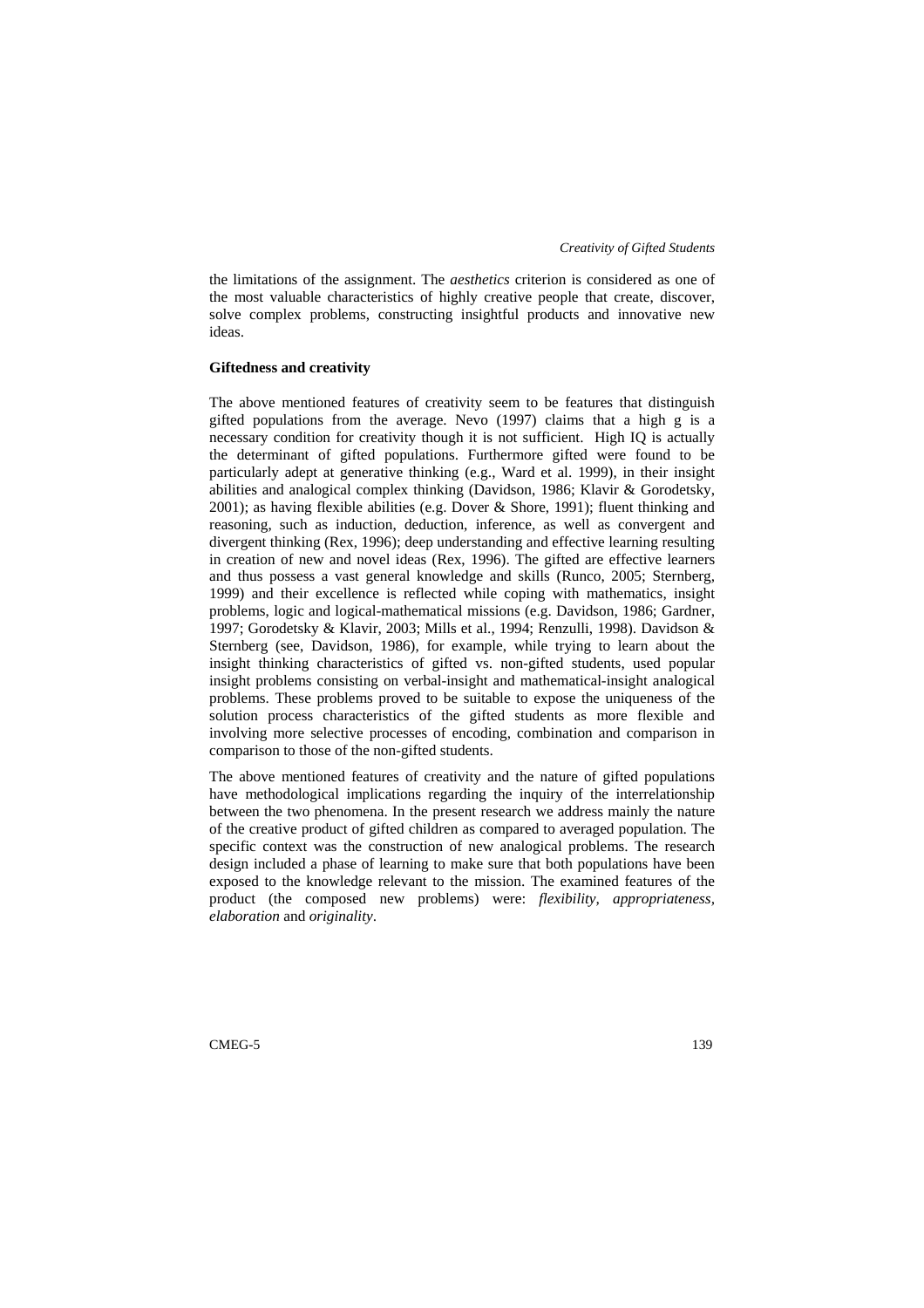Rama Klavir, Malka Gorodetsky

# **METHOD**

The research hypothesis was that the gifted will exhibit a higher readiness to get involved in the construction of new analogical problems and that their constructed problems will be more creative than those created by non-gifted students.

#### **The population**

Gifted students: 232 seventh and eighth graders with an IQ defined by the Ministry of Education as being above 131. Regulars (non-gifted): 229 students from a similar urban, middle-class background, attending the same comprehensive school.

#### **The missions**

Both groups solved three kinds of complex problems that emphasize different aspects of creative thinking including: an insight–mathematical problem, a mathematical multi-components problem and an insight-non-mathematical problem.

### **The design**

The design included three phases: In the first phase students attempted to solve a source problem. The second phase was the learning phase and included the solution of an analogical problem to the source problem and a distracting problem. The third phase was undertaken two weeks later and the students were asked to solve again the source problem and to invent a new analogous problem.

#### **The learning situations**

Students received two solved problems and then were asked to rewrite and explain them in their own words.

### **Analysis**

1. Readiness to invent new problems: These criteria related to the mere construction of an analogous product with no attention to its quality.

2. The quality of the product was analyzed via 4 criteria: **Flexibility**: The extent of resemblance between the surface structures (content and context) of the source and the constructed problems. Three levels of resemblance were defined *different, similar and identical.* **Appropriateness**: The extent in which the solution structure of the invented problem is *relevant or irrelevant* to that of the source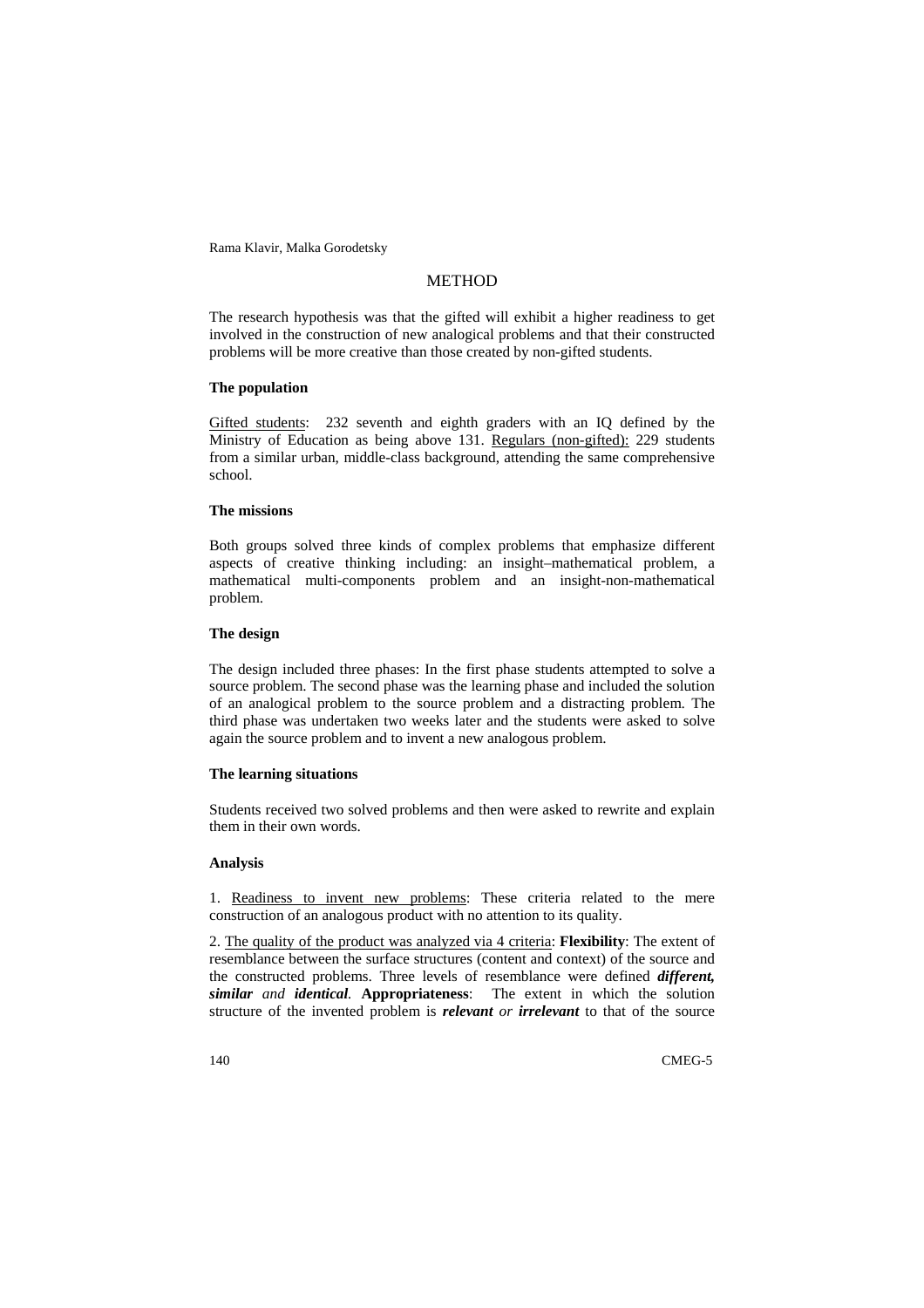problem. **Elaboration**: The extent of similarity between the solution structures of the source and the invented problems: the more the solution structure was different the more it was considered as elaborated. Since elaboration can be examined only for *appropriate* problems, these two measures were examined as one entity. Three levels were defined: *irrelevant*, *identical* (appropriate but not elaborated) and *different* (appropriate and also elaborated). **Originality**: The extent of the constructed problem being new, different, unique, unexpected and or nonconventional in comparison to other constructed problems.

### RESULTS

The analysis exposed interesting observations, (a) Gifted students are more ready to be involved in constructing new products (38% gifted vs. 25% non-gifted). (b) The readiness of the gifted students to invent new products didn't change with the change of the kinds of source problems: the mathematical-insight problem (60%), the mathematical problem (77%) and the non-mathematical-insight problem (48%), whereas the non-gifted reacted differently in the three kinds of the problems (33%, 29%, 14%). (c) In general the creative nature of the constructed problems by the gifted students' was higher than that of the non-gifted. This was exhibited in three of the four measures: *flexibility* (58% vs. 36%); *appropriateness* (50% vs. 30%), *elaboration* (18% vs. 14%). (d) The criterion of *originality* was similar for both groups.

*The presentation will provide more details on these results and the implications will be discussed.* 

### **REFERENCES**

Amabile, T. M. (1996). *Creativity in Context*. Boulder: CO: Westview Press.

Amabile, T. M. (1998). How to kill creativity. *Harvard Business Review*; *76* (5), 76-87.

- Amabile, T. M. (1999). The Social Psychology of Creativity: A Consensual Assessment Technique. In G. J. Puccio & M. C. Murdock (Ed.), Creativity assessment: Readings and. resources (pp. 201-225). Buffalo: NY: The Creative Education Foundation Press.
- Barron, F. (1988). Putting creativity to work. In R. J. Sternberg (Ed.), *The Nature of Creativity* (pp. 76-98). New York: Cambridge University Press.
- Brophy, D.R. (1998). Understanding, measuring and enhancing individual creative problemsolving efforts. *Creativity Research Journal*, 11(2), 123-150.
- Clark, B. (2002). *Growing up gifted* (6<sup>th</sup> ed.). Upper Saddle River, NJ: Merrill Prentice Hall.
- Davidson, J.E. (1986). Insight and giftedness. In R.J. Sternberg, & J.E. Davidson (Eds.), *Conceptions of Giftednes* (pp. 201 - 222). Cambridge University Press.
- Dover, A., & Shore, B.M. (1991). Giftedness and flexibility on a mathematical set-breaking task. *Gifted Child Quarterly*, 35(2), 99 - 105.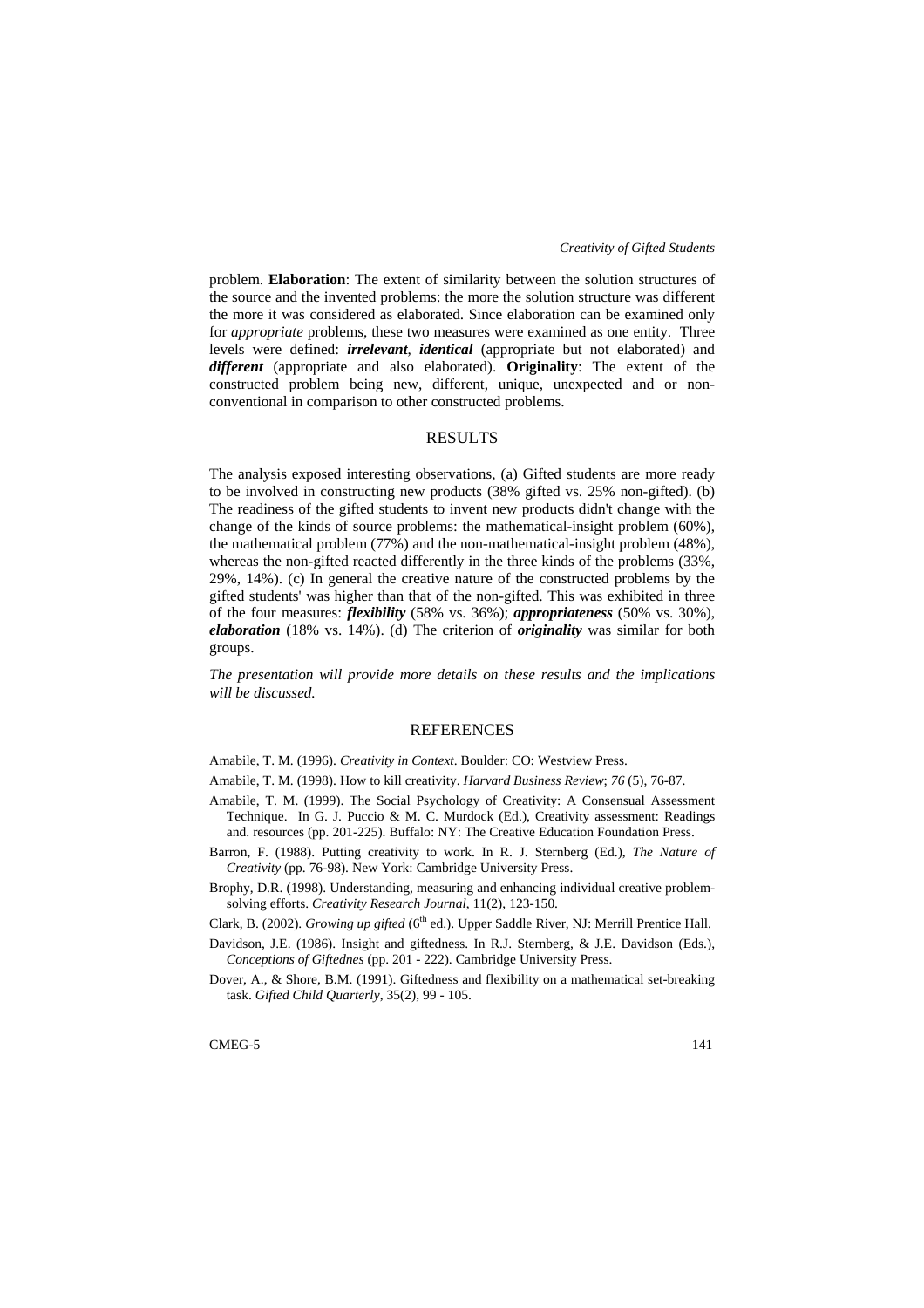Rama Klavir, Malka Gorodetsky

- El-Murad, J. & West, D.C. (2004). Definition and Measurement of Creativity: What Do We Know? *Journal of Advertising Research*, 44(2) 188-201.
- Gardner, H. (1997). *Extraordinary Minds.* London: Weidenfeld and Nicolson.
- Gorodetsky, M. & Klavir, R. (2003). What can we learn from how gifted/average pupils describe their processes of problem solving? *Learning and Instruction*, 13(3), 305-325.
- Harris, R. (1998). *Introduction to creative thinking,* retrieved September 23, 2007, from, http://www.virtualsalt.com/crebook1.htm.
- Klavir, R. & Gorodetsky, M. (2001). The encounter of gifted/ non- gifted students with cartoons and their analogical verbal problems. *Gifted Child Quarterly,* 45(3), 205-215.
- Klavir, R. & Hershkovitz, S. (in press). Teaching and Evaluating 'Open-Ended' Problems**.**  *International Journal for Mathematics Teaching and Learning*.
- Mayer, R.E. (1995). The search for insight. In R.J. Sternberg & J.E. Davidson (Eds.), *The Nature of Insight* (pp. 229-251). MIT Press, Cambridge, Mass.
- Milgram, R.M. & Livne, N. (2006) Research on Creativity in Israel: A Chronicle of Theoretical and Empirical Development. In J.C. Kaufman & R. J. Sternberg (Eds.), *The International Handbook of Creativity* (pp. 307-336). New York: Cambridge University Press.
- Mills, C.J., Ablard, K.E., & Gustin, W.C. (1994). Academically talented students' achievement in a flexibly paced mathematics program. *Journal for Research in Mathematics Education,* 25(5), 495-511.
- Nevo, B. (1997). Creativity. In B. Nevo (ed.), *Human Intelligence* (pp. 635-686). Tel aviv: The open university of Israel.
- Renzulli, J.S. (1998). The three-ring conception of giftedness. In S.M. Baum, S.M. Reis, & L.R. Maxfield, (Eds.), *Nurturing the gifts and talents of primary grade students*. Mansfield Center, CT: Creative Learning Press.
- Rex, L. (1996). *A Theory of conceptual intelligence: Thinking, Learning, Creativity, and Giftedness*. Westport, C.T: Praeger Publishers.
- Runco, M. A. (2005). Creative giftedness. In R. J. Sternberg & J.E. Davidson (Eds.), *Conceptions of giftedness*  $(2^{nd}$  ed.) (pp. 295-311). New York: Cambridge University Press. Washington, DC: American Psychological Association.
- Shye, S. & Yuhas, I. (2004). *Creativity in problem solving : a multidimensional approach to its definition and measurement* . Jerusalem: Van Leer Jerusalem Institute.
- Song, K.H., & Porath, M. (2005). Common and domain-specific cognitive characteristics of gifted students: An integrated model of human abilities. *High Ability Studies*, 16 (2), 229- 246.
- Sternberg, R. J. (2006). Introduction. In J.C. Kaufman & R. J. Sternberg (Eds.), *The International Handbook of Creativity* (pp. 1-9). New York: Cambridge University Press.
- Sternberg, R. J., Kaufman, J. C., & Pretz, J. E. (2002). *The creativity conundrum*. New York: Psychology Press.
- Sternberg, R.J. (1999). Ability and Expertise: It's Time To Replace the Current Model of Intelligence. *American Educator*, 23(1), 10-13, 50-51.
- Tannenbaum, A.J. (1983) *Gifted children: psychological and educational perspectives*. New York: Macmillan.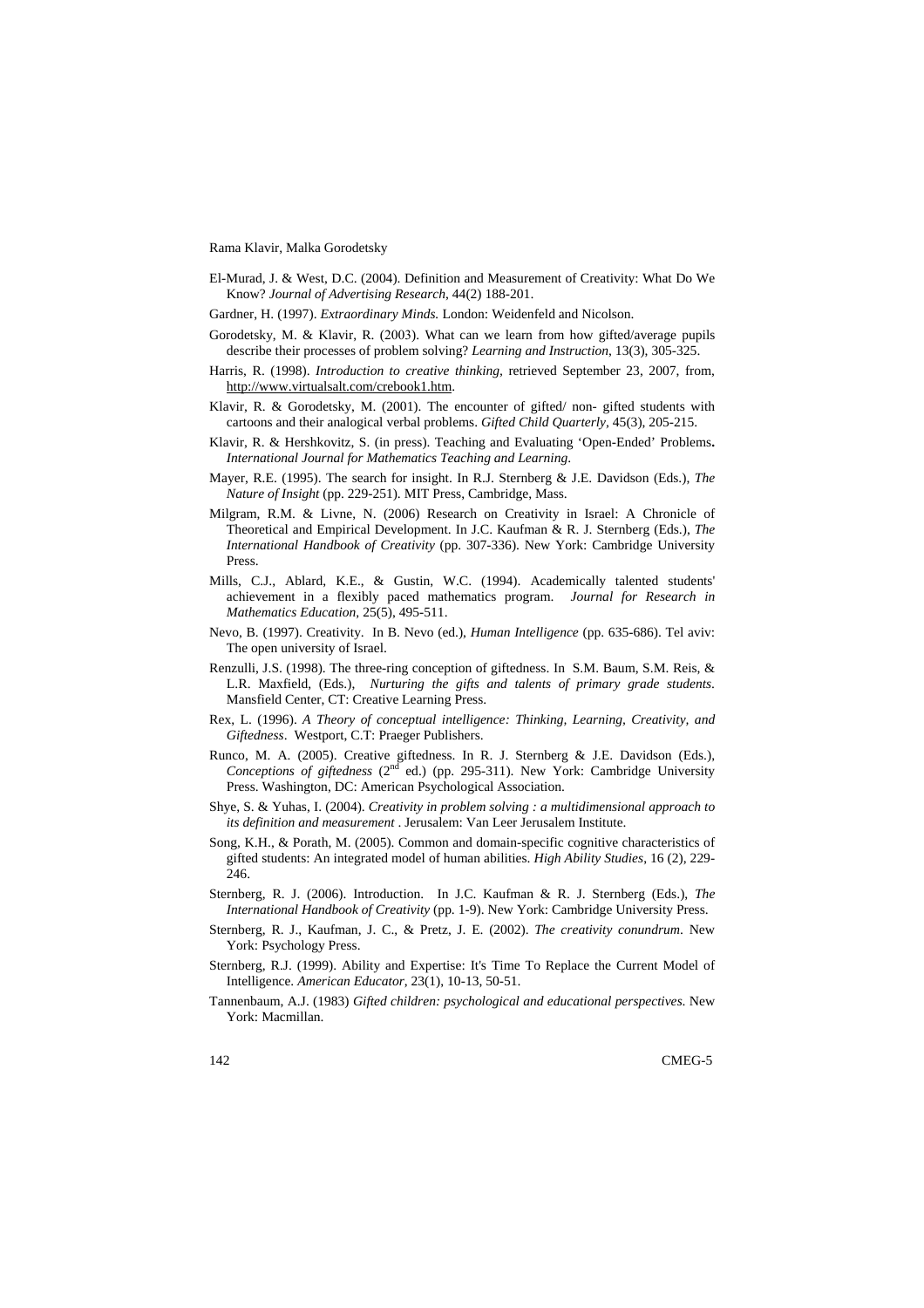*Creativity of Gifted Students* 

- VanTassel-Baska, J. (2001). Creativity as an elusive factor in giftedness. *New Zealand Journal of Gifted Education*, 13 (1), 33-37.
- Zuo, L. (1998). Creativity and Aesthetic Sense. *Creativity Research Journal.* 11(4), 309- 313.
- Ward, T. B., Saunders, K. N., & Dodds, R. A. (1999). Creative cognition in gifted adolescents. *Roeper Review*, 21(4), 260-265.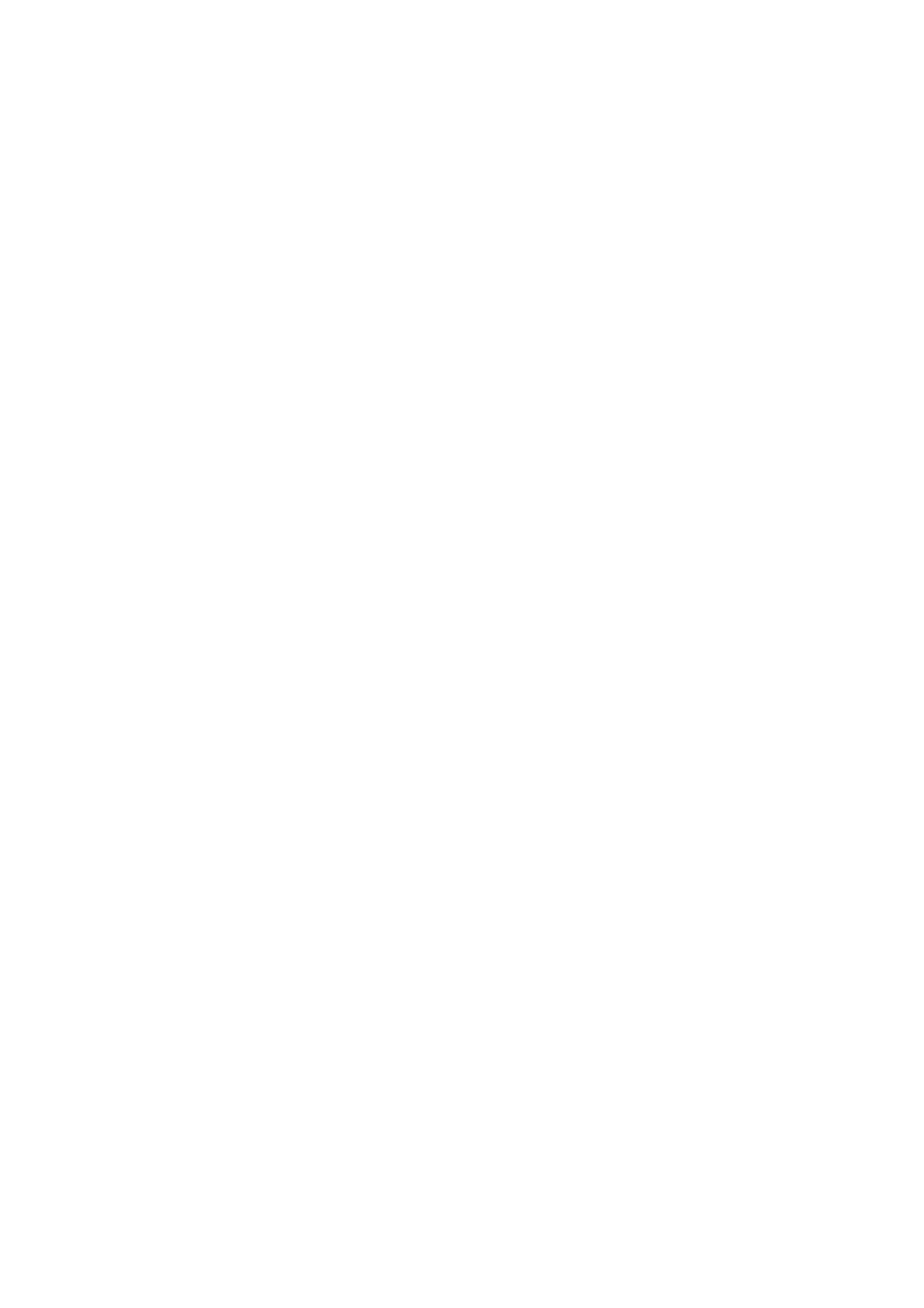# **SUPPORTING ONLINE MATHEMATICAL INQUIRY LEARNING WITH METACOGNITIVE SELF-QUESTIONING**

### BRACHA KRAMARSKI

*School of Education, Bar-Ilan University, Ramat-Gan 52900, Israel* 

### **Abstract**

Effects of two online inquiry-based learning methods in mathematics are compared: Online inquiry based on metacognitive support (MS) and with no such support (NS). A total of  $80$  eighth-grade Israeli students participated in the study. Students were asked to solve online a real-life task and provide feedback to their peers on the solution process. Results indicated that the MS students significantly outperformed the NS students in online problem solving task. The MS students were engaged more in online discussion concerning mathematical (e.g. explanations) and metacognitive (e.g, monitoring) aspects. Theoretical and practical implications of the study are discussed.

### INTRODUCTION

Standards in the area of mathematical education have largely emphasized the importance of being engaged in inquiry-based learning. Inquiry is the process in which students solve problems, pose questions, construct solutions and explain their reasoning (e.g., (NCTM: National Council of Teachers of Mathematics, 2000, PISA: Programme for International Students Assessment, 2003).

One obvious way to bring students into the processes of inquiry learning is by offering them environments and tasks that allow them to carry out the processes and help them build a personal knowledge that they can use and explain what they learn. Rapid advances in computer-based learning have facilitated the opportunities to empower inquiry learning. Online discussion is the forum in which people advocate for their own individual opinions, sometimes backed up by facts, sometimes unfounded (Sherry, Billig & Tavalin, 2000).

Discussion mediates shared meaning. Through critically examining others' reasoning and participating in the resolution of disagreements, students learn to

> *Proceedings of The 5th International Conference on Creativity in Mathematics and the Education of Gifted Students. Haifa, Israel, February 24-28, 2008*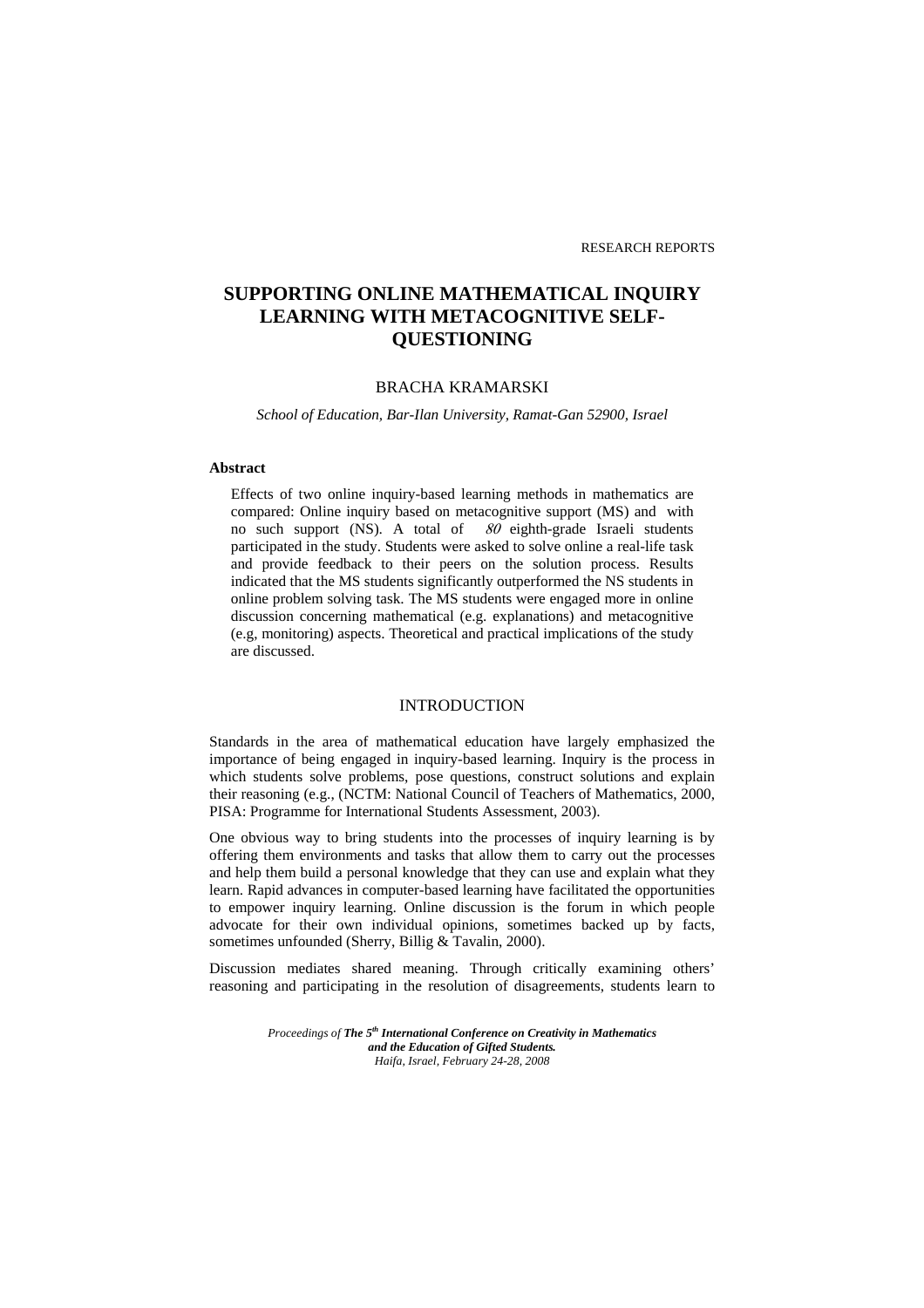### Bracha Kramarski

monitor their thinking in the service of reasoning about important mathematical concepts (e.g., McClain & Cobb, 2001). Online discussion allows asynchronous exchanges and permits both one-to-one as well as one-to-many interactions. The students exhibit motivation, learn independently, and transfer and apply the knowledge to real-life situations. Learning in such environment requires students to self-regulate their learning; that is, to make decisions about what to learn, how to learn it, when to abandon and modify plans and strategies, and to increase effort. Specifically, students need to analyze the learning situation, set meaningful learning goals, determine which strategies to use, assess whether the strategies are effective in meeting the learning goal, evaluate their emerging understanding of the topic, and determine whether the learning strategy is effective for a given learning goal. Students' need to monitor their understanding and modify their plans, goals, and strategies (e.g., Zimmerman & Schunk, 2001). However, research indicated that too few students are skilled at regulating their learning to optimize selfregulated learning. For the most part, studies have found that students learn little in online environments and they do not deploy key self-regulatory processes and mechanisms such as effective cognitive and metacognitive strategies during learning (e.g., Azevedo & Cromley, 2004).

Recent research has begun to examine the role of students' ability to regulate several aspects of their cognition, motivation, and behavior during learning environments with explicit metacognitive guidance as self-questioning and providing feedback (e.g., Azevedo & Cromley, 2004; Kramarski & Mizrachi, 2006; Kramarski & Mevarech, 2003). However, there is little research in the field of mathematics to accurately determine the benefits and pitfalls of new technology such as online discussion particularly when compared to a learning environment embedded with metacognitive support. Gaining knowledge about process and outcomes of online discussion with and without metacognitive support, help educators and researchers to gain insight on students' inquiry learning based on problem solving of real-life task and online discourse.

The purpose of the study is two-fold: (a) To investigate the ability to solve online real-life tasks of students' who were exposed either to metacognitive support (MS) or with no such guidance NS; and (b) to examine the online discourse of students' who were exposed to these instructions with regard to mathematical and metacognitive aspects.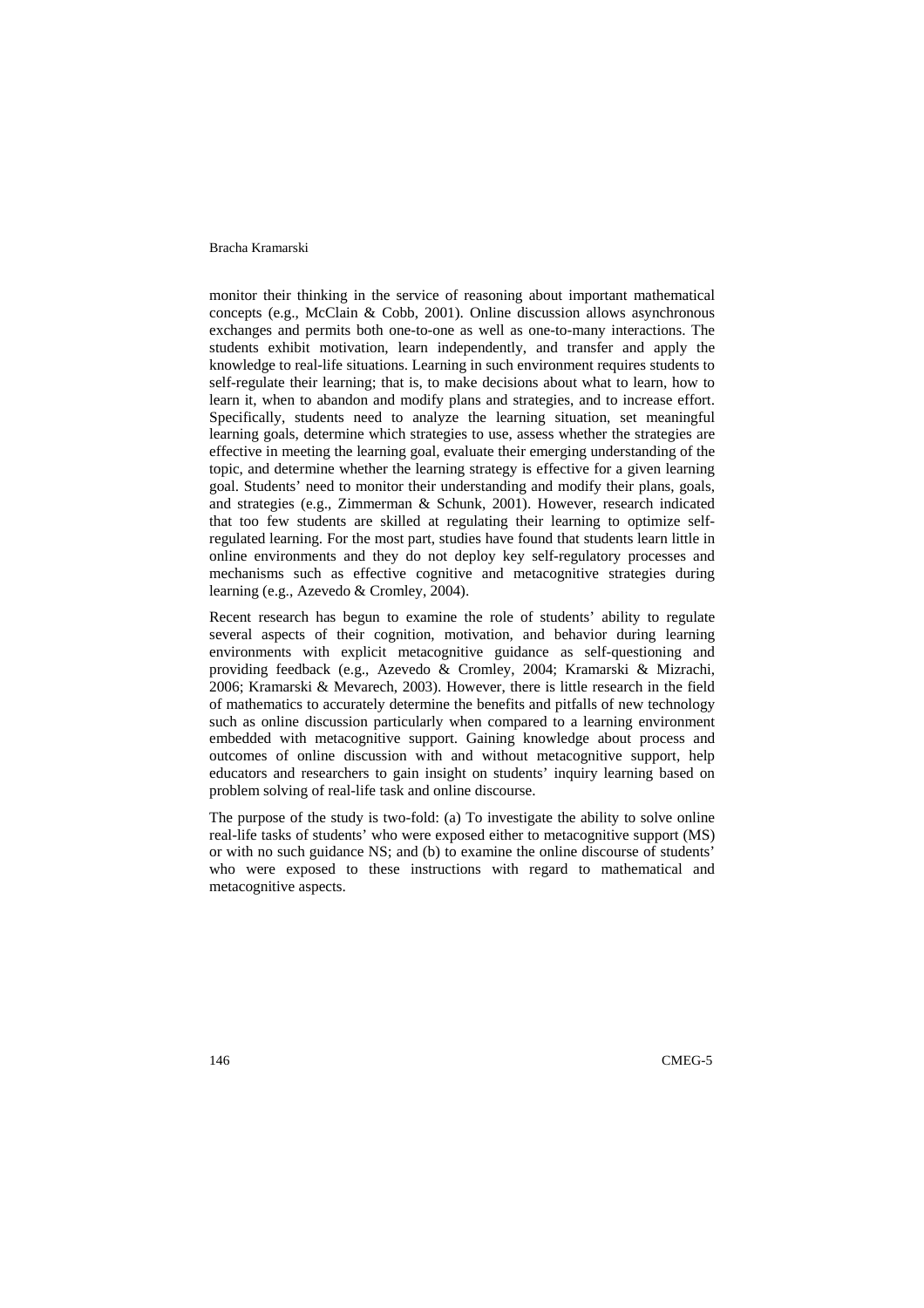*Metacognitive Self-questioning in Online Mathematical Inquiry* 

### METHOD

#### **Participants**

Participants were 79 (boys and girls) ninth-grade students who studied in two classes in one junior high school in central Israel. The two instructional approaches were assigned randomly to the classes.. No statistical differenced on a mathematical pre test were found between the two groups  $(M = 83.30; SD = 16$ . 80;  $M = 80$ ;  $SD = 15.70$ ; t (78)= 2.01; p > 0.05).

#### **Measurements**

The study utilized two measures: (a) an online real-life task; and (b) online discourse.

(a) An online real life task

A real-life task was administrated in online discussion adapted from PISA (2003). The task describes an orchard planted by a farmer. The students are asked to find patterns in change and relationships by comparing the growth of apple trees planted in a square pattern and conifers trees planted around the orchard and to explain their reasoning. Relationships are manipulated in variety representations, including graphical, tabular, and symbolic.

*Scoring*: According to PISA framework we assessed the task on three problem solving skills: Reproduction, connection and reflection. The reproduction skill refers to the application of routine algorithms and technical skills, the connection skill builds on standard problem solving translation, and the reflection skill includes an element of insight on the part of the solver about the processes needed or used to solve a problem.

Each item on the task was scored from 0 (not responding, or wrong response) to 1 point (correct answer/explanation). The scores were translated to percents. The quality of explanations were analyzed based on two criteria of arguments: Mathematical arguments (e.g., formal or daily arguments); and Procedural arguments (e.g., calculation example).

(b) Online discourse

Students' online discourse during the solution of the real-life task was analyzed in two aspects: Mathematical discourse and metacognitive discourse. Mathematical discourse refers to three criteria: Mathematical terms, mathematical representations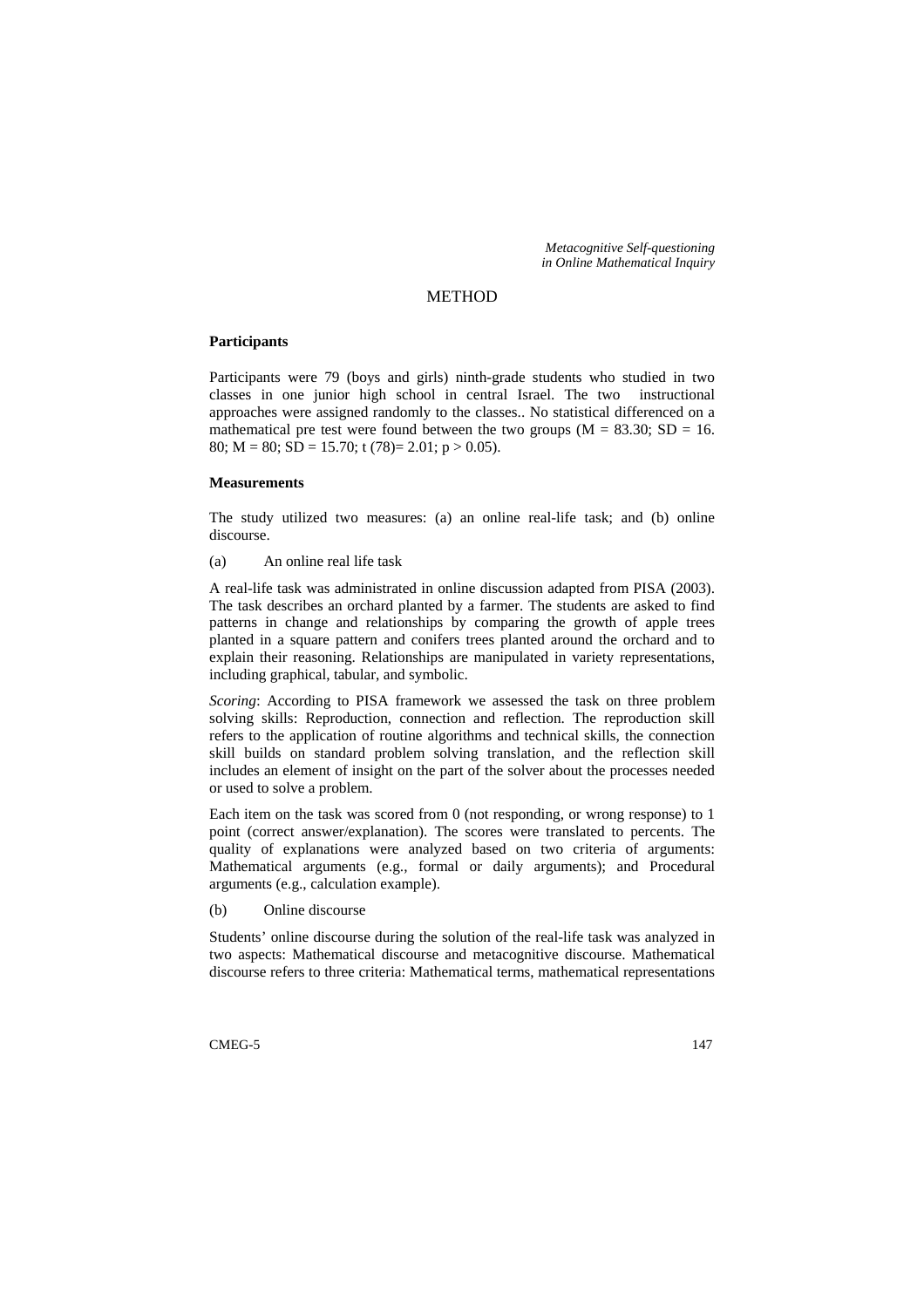#### Bracha Kramarski

and final solution. Metacognitive discourse refers to three criteria: Planning, monitoring the solution process and errors identification.

*Scoring*: Sum of references provided to each category during the online discussion was calculated.

### **INSTRUCTIONS**

General online discussion instructions: Students from both groups (MS & NS) participated in an asynchronous forum based on problem solving discussion of real-life tasks. Students practiced problem solving in pairs for a four-week period once a week in the computer lab (45 min.). Three stages were implemented in the online discussion: First, each pair was asked to solve the task and to send the solution to another pair online as a text in the forum. Second, each pair was asked to provide and receive feedback to the solution from a counterpart pair. At the third stage each pair corrected the solution and send it as a text to the forum and as an attachment file to the teacher. The teacher encouraged students to be engaged in the whole forum discussion by providing mathematical explanations and feedback, and resend their corrected solutions.

Metacognitive online discussion support: The metacognitive support was based on two parts: The first part was based on the IMPROVE metacognitive questioning method (Mevarech & Kramarski, 1997; Kramarski & Mevarech, 2003) and the second part was based on practicing explicit strategies for providing mathematical explanations and feedback. The IMPROVE method utilizes a series of four selfmetacognitive questions during problem solving: Comprehension, connection, strategic, and reflection.

Comprehension questions prompted students to reflect on the problem/task before solving it (e.g., "What is the problem/task all about?"); Connection questions prompted students to focus on similarities and differences between the problem/task they worked on and the problem/task or set of problems/tasks that they had already solved (e.g., "How is this problem/task different from/similar to what you have already solved? Explain why"). Strategic questions prompted students to consider which strategies were appropriate for solving the given problem/task and for what reasons (e.g., What strategy/tactic/principle can be used in order to solve the problem/task?" and WHY). Reflection questions prompted students to reflect on their understanding during the solution process (e.g., "What am I doing?"; "Does the solution make sense?").

In the second stage students were engaged in a discussion about the question "what does it mean to provide a good mathematical explanation". They were exposed to features of mathematical explanation such as, mathematical expressions, representations, conclusions and clarity. In addition, students practiced how to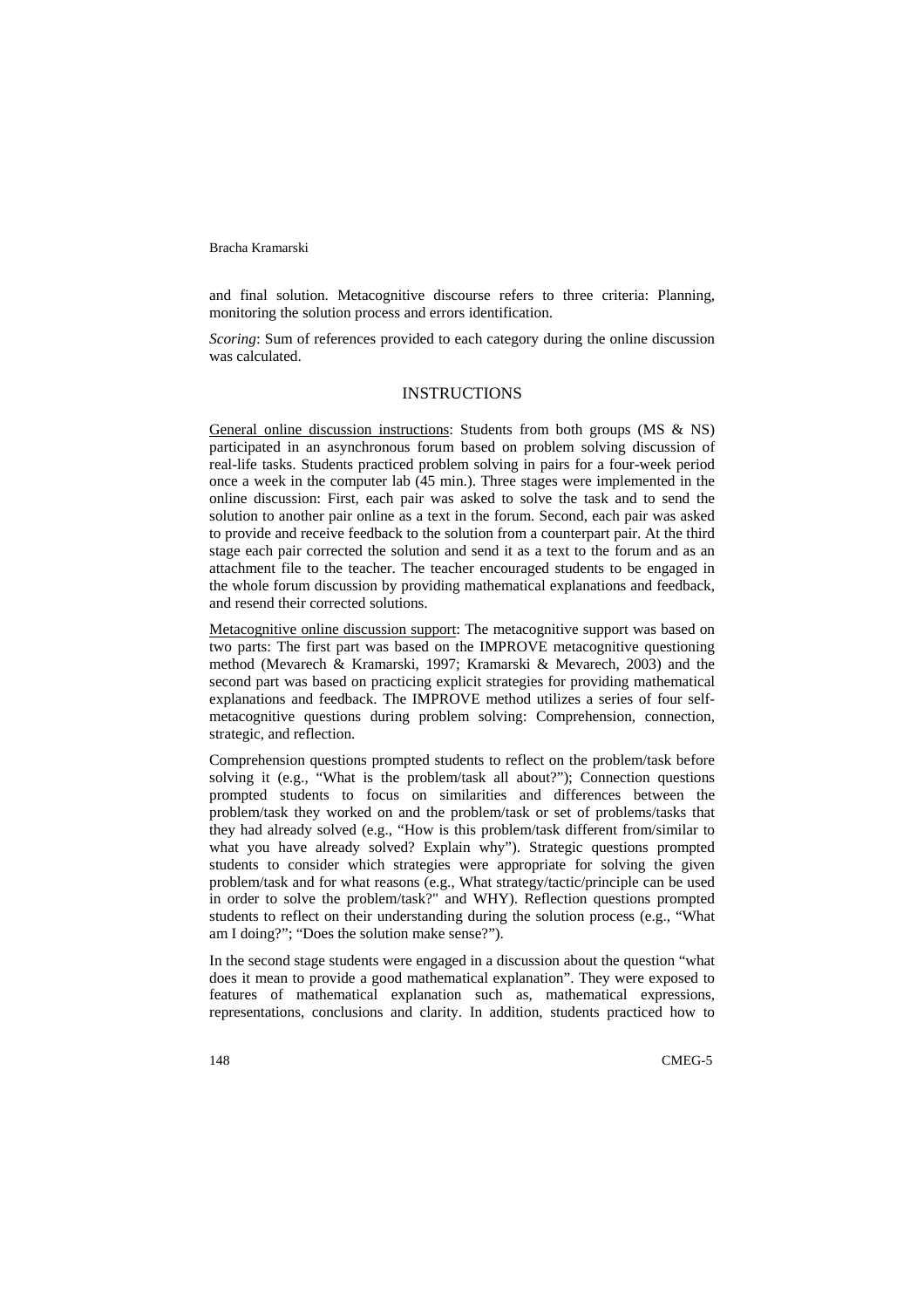*Metacognitive Self-questioning in Online Mathematical Inquiry* 

provide feedback technique by reflecting and discussing examples. The metacognitive questions and instructions how to provide explanations and feedback were printed on an index card and students referred to these guidance in the following circumstances: during their turn to solve the task, during the discussion about the solution, and their providing explanations and feedback regarding peers' solutions.

### RESULTS

The primary purpose of our study was to investigate students' online inquiry learning based on real-life problem solving with regard to mathematical explanations.

We performed a one way MANOVA on real-life task scores. Results indicated that the online MS students significantly outperformed their counterparts (NS) on mathematical problem solving (Connection:  $M = 92.21$ ;  $SD = 7.92$ ;  $M = 87.33$ ; SD  $= 8.63$ , p < 0.01; reflection M = 85.49; SD = 11.81; M = 63; SD= 17.93; p < 0.001). No significant differences were found on reproduction skills.

In addition, we found that at the end of the study more MS students provided mathematical arguments than the NS students (72%; 50%, t (77) = 3.97,  $p < 0.05$ respectively), whereas no significant differences were found between the two environments on procedural arguments (17%; 20%, t (77) = 0.57,  $p > 0.05$ respectively).

The second purpose of our study was to examine students' online discourse with regard to mathematical and metacognitive aspects during the feedback process.

We performed a MANOVA and an ANOVA on each criteria of mathematical and metacognitive discourse. Results indicated that the MS students significantly outperformed their counterparts (NS) on mathematical discourse regarding two criteria of providing feedback: Using mathematical terms ( $M = 15.76$ ; SD = 18.19;  $M = 4.15$ ; SD = 0.50;  $p < 0.001$ ), and reference to mathematical representations (M  $= 11.04$ ; SD = 15.71; M = 3.93; SD = 7.60; p < 0.001). No differences were found on reference to the final solution.

Similarly, the MS students significantly outperformed their counterparts (NS) on metacognitive discourse regarding two criteria of providing feedback: Errors identification (M = 2.4; SD = 6.11; M = 0.13; SD = 0.04; p < 0.001), and monitoring the solution process (M= 7.84; SD = 14.15; M = 4.17; SD = 12.6; p < 0.001)). No differences were found on planning the solution.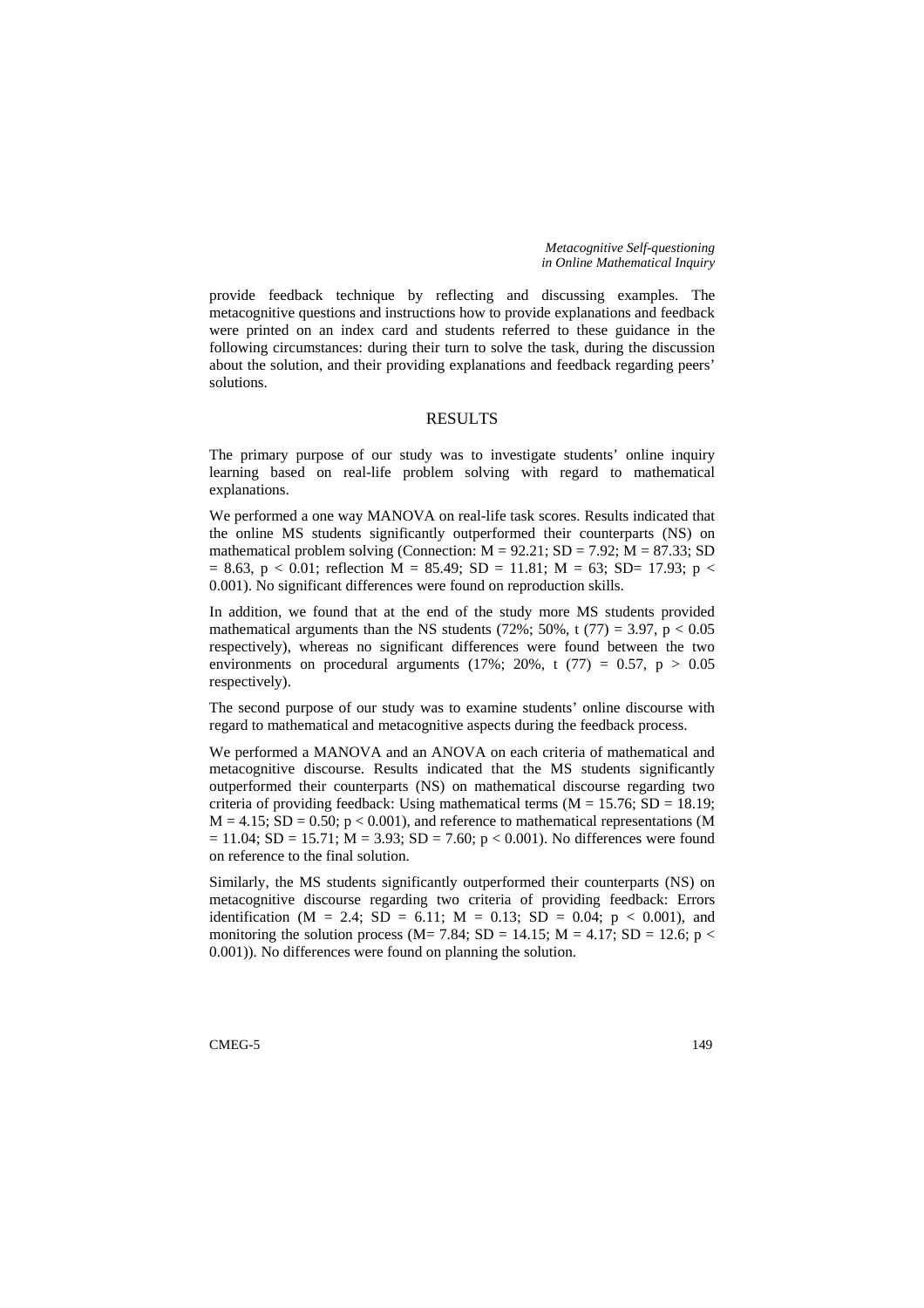Bracha Kramarski

#### DISCUSSION AND CONCLUSION

Our findings indicated that metacognitive support in an online learning environment might be a vehicle for students' inquiry learning based on mathematical problem solving and discourse. There are possible reasons for the beneficial effect of the metacognitive support. It seems, that IMPROVE support integrating with discussion about mathematical explanations and providing feedback might help students: Access and interact with the content functionality, think about the deeper concepts and structure of disciplinary relations, and avoid superficial details. Our findings extend other findings in non-technology environments which indicated that metacognitive tools as IMPROVE method had a cognitive effect on students' mathematical reasoning (e.g., Kramarski & Mevarech, 2003).

We recognize the need to understand more about how mathematical inquiry learning based on problem solving and students' discourse emerges in different advanced technology environments. In particular, for students of diverse abilities and characteristics as the higher achievers and the lower achievers.

### REFERENCES

- Azevedo, R., & Cromley, J. G. (2004). Does training of self-regulated learning facilitate student's learning with hypermedia? *Journal of Educational Psychology, 96*(3), 523-535.
- Kramarski, B., & Mevarech, Z. R. (2003). Enhancing mathematical reasoning in the classroom: Effects of cooperative learning and metacognitive training. *American Educational Research Journal, 40*(1), 281-310.
- Kramarski, B. & Mizrachi, N. (2006). Online Discussion and Self-Regulated Learning: Effects of Four Instructional Methods on Mathematical Literacy. *The Journal of Educational Research, 99*(4), 218-230.
- McClain, K., & Cobb, P. (2001). An analysis of development of sociomathematical norms in one first-grade classroom. *Journal for Research in Mathematics Education, 32*, 236-266.
- Mevarech, Z. R., & Kramarski, B. (1997). IMPROVE: A multidimensional method for teaching mathematics in heterogeneous classrooms. *American Educational Research Journal, 34*, 365-394.
- National Council of Teachers of Mathematics (2000). Principles and standards for school mathematics. Reston, VA: Author.
- PISA. (2003). Literacy Skills for the World of Tomorrow. Further results from PISA 2000. Paris.
- Sherry, L., Billig, S. H., & Tavalin, F. (2000). Good online conversation: Building on research to inform practice. *Journal of Interactive Learning Research, 11*(1), 85-127.
- Zimmerman, B., & Schunk, D. (2001). Reflections on theories of self-regulated learning and academic achievement. In B. Zimmerman & D. Schunk (Eds.), *Self-regulated learning and academic achievement: Theoretical perspectives* (2nd ed.) (pp. 289-307). Mahwah, NJ: Erlbaum.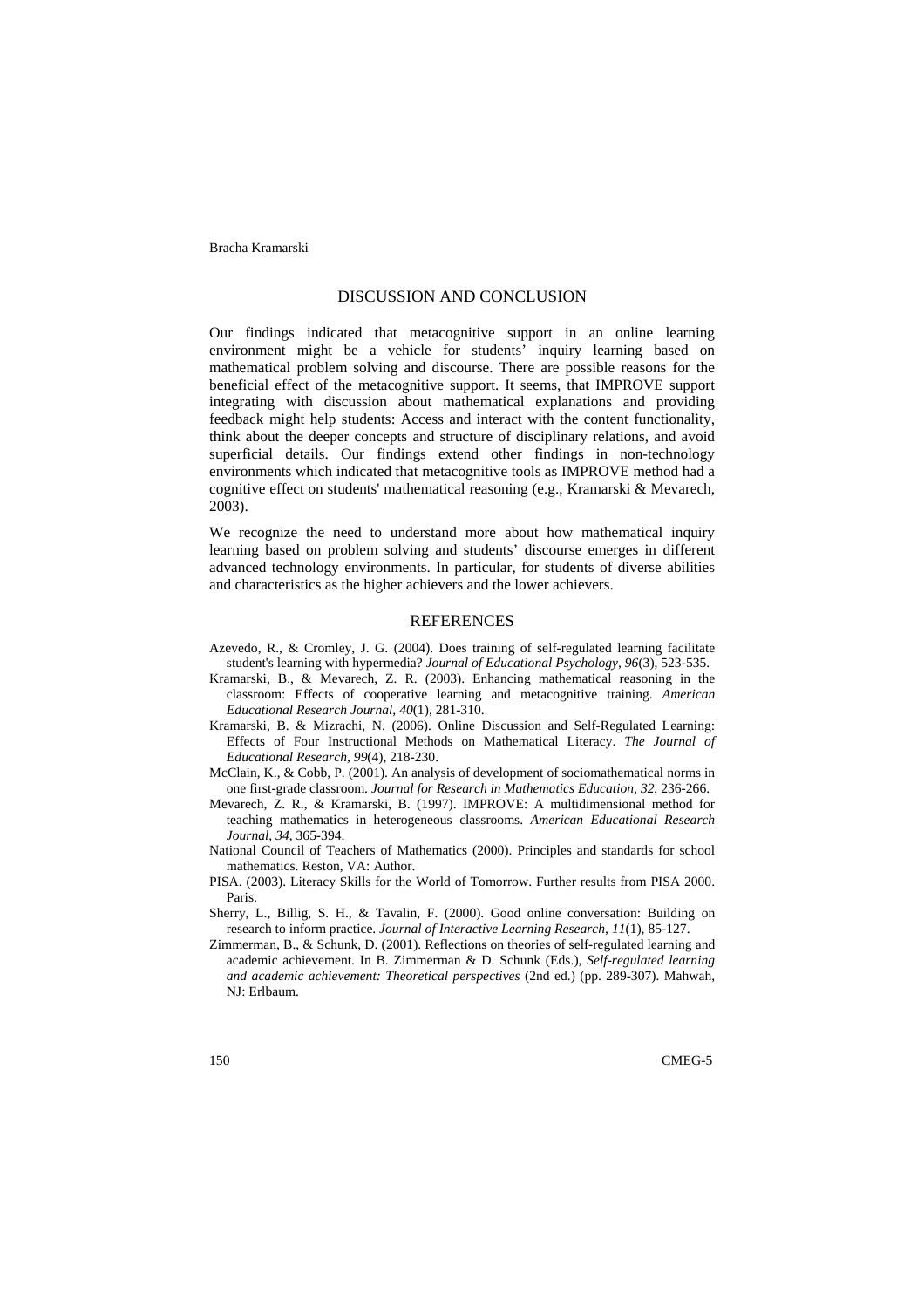RESEARCH REPORTS

# **THE CREATIVE CLASS**

# ERIKA LANDAU

*Founder & Director The Young Persons Institute for The Promotion of Creativity and Excellence Israel*

Based on several studies on the profile of gifted and highly gifted children, as well as on those studies who deal with the relationship between emotional maturity, intelligence and creativity in gifted children, we could see that the highest intelligence cannot fully manifest itself without a corresponding emotional maturity. The highly (severe) gifted children were found high in emotional were higher also in creativity (fluency and flexibility). From this we could also deduct that emotional maturity is necessary for the gifted to actualize their creativity.

From experience of working with gifted children we could observe a gap between their intellectual and emotional functions. The purpose of this study was to explore the inter-relationship between emotional maturity and intelligence in gifted children. Emotional maturity is defined as the strength and courage to actualize individual abilities within the frame of social demands.

Among the highly intelligent group, emotionally mature children were more creative. These results demonstrate that giftedness is conditioned not only by high intelligence but that emotional maturity has its share in it, and their interaction facilitates creative behavior – the actualization of whole personality. It is therefore vital for parents and educators to give the necessary encouragement and nurture to all of the different aspects of child, so that he develops with inner harmony and balance, a balance that will enable him to make the creative, frightening steps forward.

Emotional maturity affects the level of intelligence and the level of creative behavior in gifted children and needs to be stressed when considering their education not only for "knowing" but to be prepared for life. It is thus not enough to study gifted children from the divided aspects of intelligence or other concepts, but to view the gifted child as a whole within a broader framework of internal and external processes.

Intelligence, creativity and emotional maturity are linked in the highly gifted and become their self – the whole which determines the level and the style in which the child thinks, acts and actualizes his self…his lifestyle. This lifestyle is the creation

> *Proceedings of The 5th International Conference on Creativity in Mathematics and the Education of Gifted Students. Haifa, Israel, February 24-28, 2008*